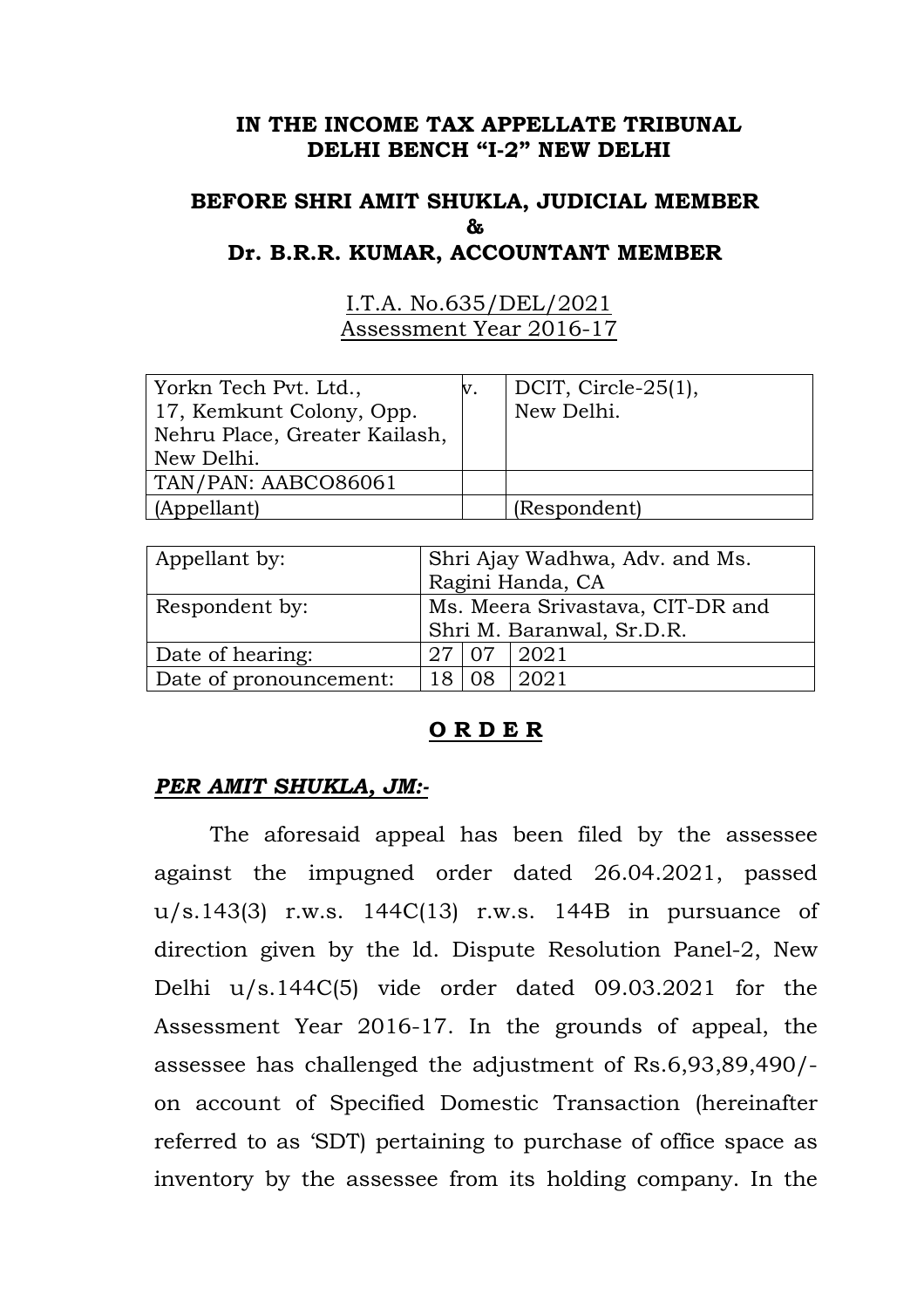grounds of appeal, the assessee has challenged the validity of reference to TPO for Domestic Transfer Pricing on the ground that, *clause (i)* of Section 92BA has been omitted by the Finance Act, 2017, and therefore, any reference made post omission of the provision is bad in law; and secondly, no addition on account of SDT can be made. Besides this, on merits also various grounds have been challenged that the purchase of office space was in accordance with valuation report submitted by the assessee.

2. The facts in brief are that the assessee is a subsidiary of Uphill Farms Pvt. Ltd. (Uphill) which is engaged in real estate development and in the business of construction and development of real estate projects in India. During the year under consideration, the Assessee has acquired a real estate business located at Plot No. B-36, Sector 132, Noida -201301 (including its assets and liabilities and other obligations) from its holding company, Uphill by way of slump sale as a going concern, with effect from 28th March 2016, for a lump sum consideration of Rs. 220,50,00,000. The Assessee has discharged the purchase consideration partly by issuing 93,50,000 fully paid up equity shares of face value of Rs. 10/ each at a premium of Rs. 220/- per equity share and balance of Rs. 5,45,00,000 in cheque (Rs. 2,50,00,000 paid on 28.03.2016 and balance Rs. 2,95,00,000 payable on or before 30.09.2016). The same was duly reported in Form No. 3CEB as follows:

*S. No. Nature of Transactions Amount (Rs. In*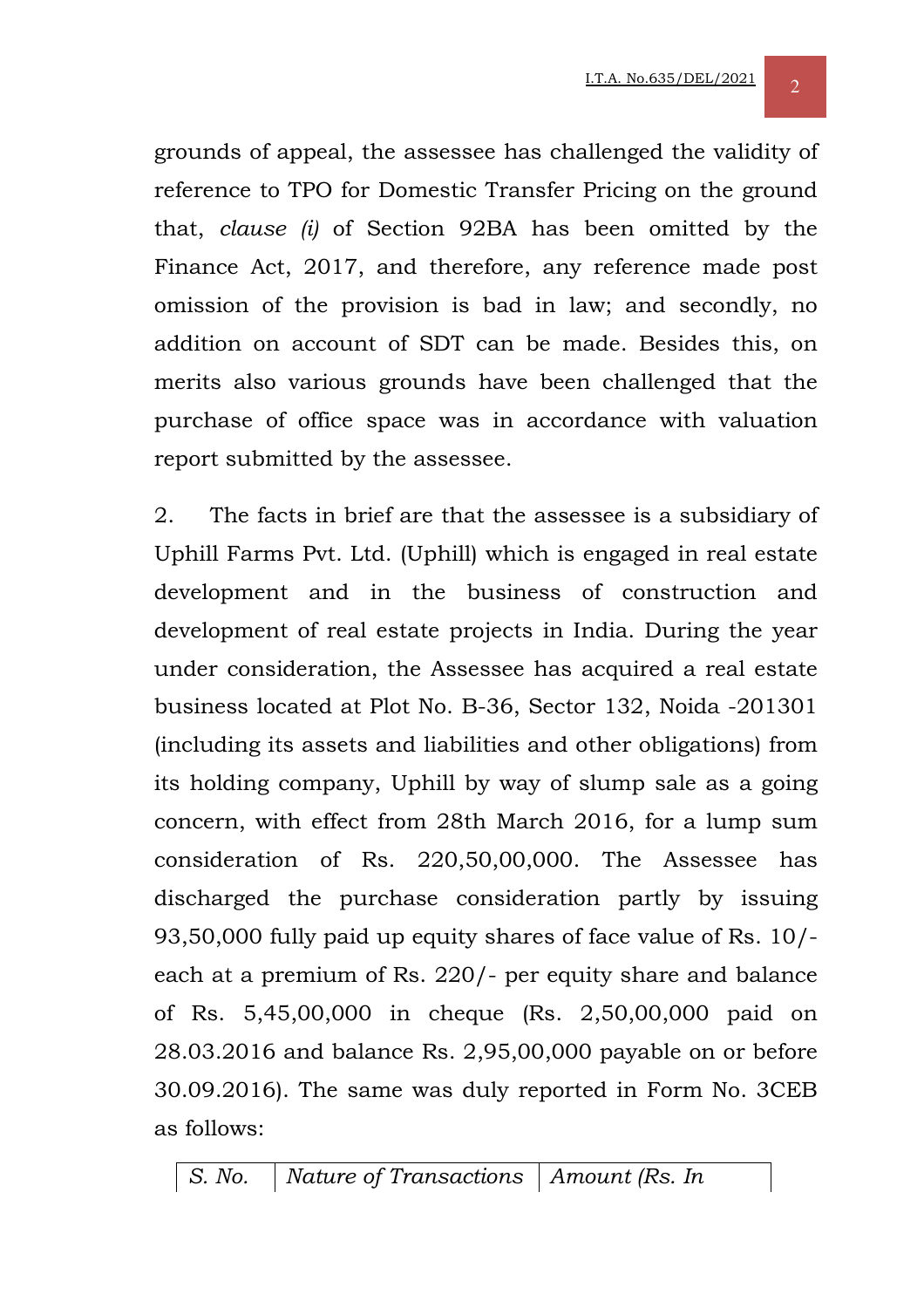| Purchase of office space $22,463.38$ |      |
|--------------------------------------|------|
| Purchase of diesel                   | 9.32 |

*For the purpose of benchmarking the transaction, the Assessee has valued the property by using "Other Method" prescribed in Rule 10AB of the Income-tax Rules, 1962 ("the Rules''] and reported as under:* 

# *Purchase of office space as inventory*

| Particulars                                                                 | Amount (Rs. in<br>$l_{akh}$ s) |
|-----------------------------------------------------------------------------|--------------------------------|
| Value of property as on $28.03.16$ as<br>per report dated $13.09.16$ of the | 22,176.24                      |
| Add: Cost of interior expenses<br>incurred by the seller as certified by    | 287.13                         |
| Total                                                                       | 22,463.37                      |

| Particulars                                                                         | Amount (Rs.<br>in lakhs) |
|-------------------------------------------------------------------------------------|--------------------------|
| Value of property as on 28.03.16 as per<br>circle rate of Noida                     | 20,215.18                |
| Add: Cost of interior expenses incurred<br>by the seller as certified by management | 287.13                   |
| Total                                                                               | 20,502.31                |

| Particulars                                                               | Amount (Rs. in |
|---------------------------------------------------------------------------|----------------|
|                                                                           | $l_{akhs}$     |
| Minimum value of property as per                                          | 26,498.92      |
| resale rate available on 99 acres.com                                     |                |
| Maximum value of property as per<br>resale rate available on 99 acres.com | 28,751.08      |
| Average resale price                                                      | 27,625         |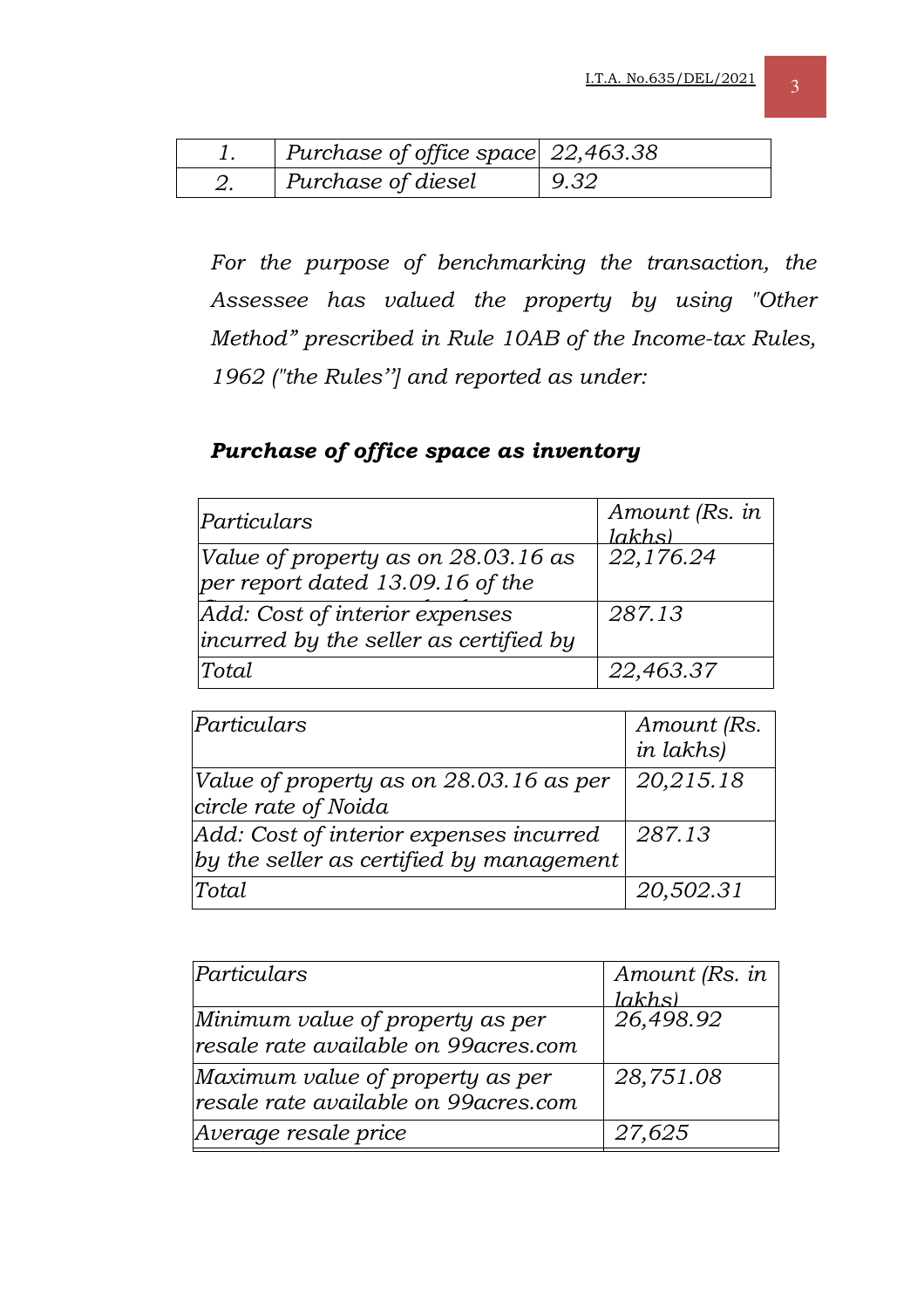*The Arithmetic mean of the above three is Rs. 23,530.23 lakhs. The Assessee has adopted rate of Rs. 22,463.38 lakhs which is less than the arithmetic mean and is close to the slump sale price."* 

3. The return of income was filed on 03.09.2016 declaring income of Rs.3,77,140/-. The said return was selected for limited scrutiny assessment under the E-assessment Scheme, 2019. Accordingly, notice u/s. 143(2) was issued on 21.07.2017. The ld. Assessing Officer noted that assessee had shown purchase of office space inventory at Rs.222,46,33,839/-, whereas as per the balance sheet the value of inventory was shown at Rs.224,72,68,554/-. The ld. Assessing Officer asked the assessee to file all the supporting documents in respect of acquisition of real estate project of NOIDA from holding company M/s. Uphill Farms P. Ltd. in pursuant to Slump Sale and copies of all documents /certificates, etc. as to how the value of the real estate project has been arrived as a Slump Sale exercise. Secondly, whether value of SDT has been correctly shown in Form No. 3CEB in the return of income? In response, the assessee vide reply dated 16.11.2018 had filed copy of 'business transfer agreement' dated 28.03.2016 along with all the annexures and copy of Form No.3CEB relating to SDT, return of valuation of immovable property and copy of Transfer Pricing Report. The ld. Assessing Officer sent a proposal to the PCIT, New Delhi to Additional CIT, Range-27 for seeking approval of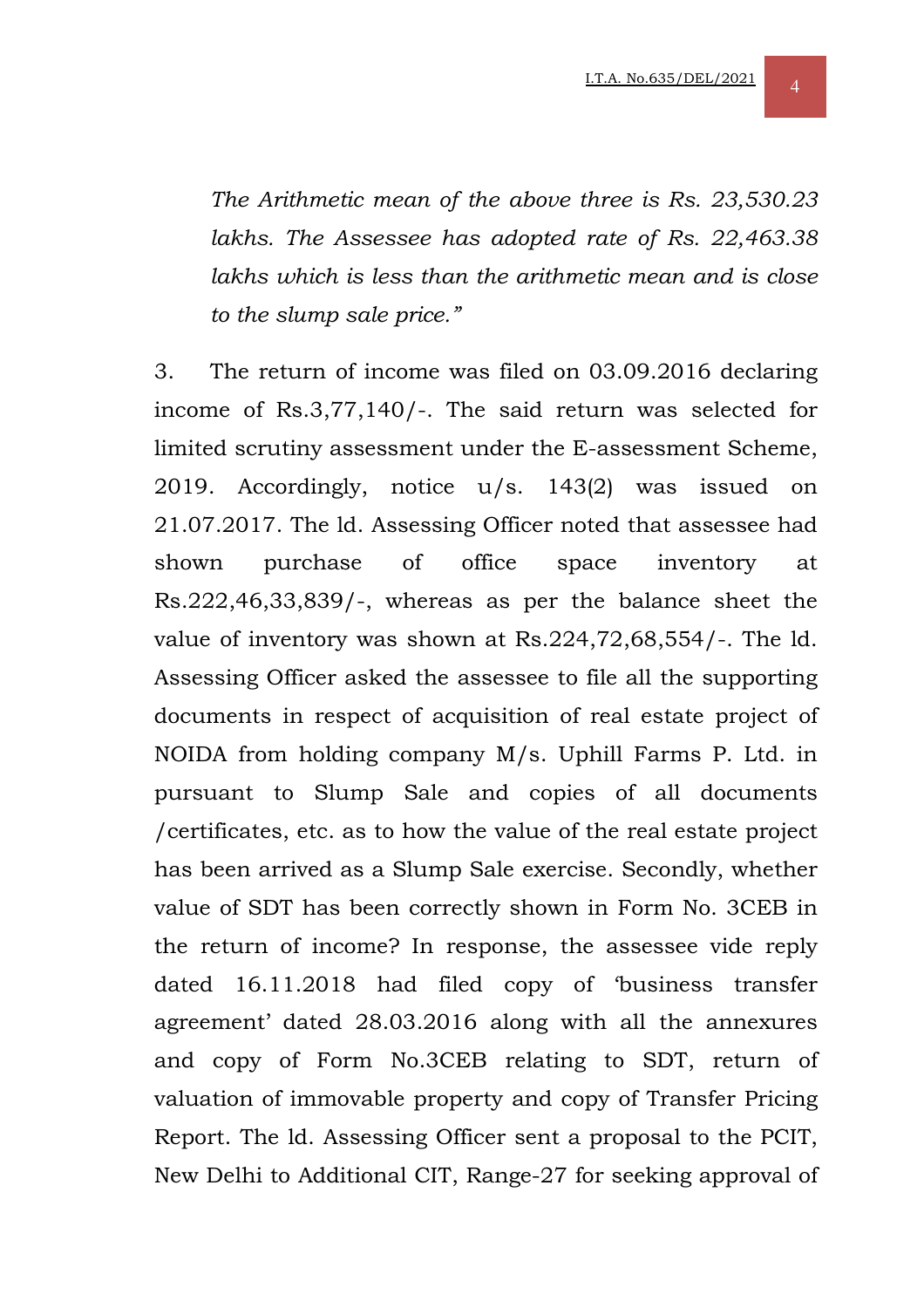making reference to the TPO for determination of Arm's Length Price as per the provision of Section 92BA r.w.s. 92C in respect of SDT with the holding company M/s. Uphill Farms Pvt. Ltd. The approval was granted for making reference to the TPO vide letter dated 28.11.2018 by the Pr. CIT. The TPO computed the value adopting the method of NOIDA Authority vide order dated 31st October, 2019 passed u/s.92CA(3) and proposed and adjustment of Rs.38,70,19,094/- after valuing the property at Rs.166,80,68,357/-. The reasons given by the TPO for rejecting the value adopted by the assessee were as under:

i. The TPO rejected rates of 99acres.com stating that the Assessee had furnished only 4 listings with hugely varying rates from Rs. 5,600-14,200 per sq ft. whereas Ld. TPO had stated rates as per magic bricks which were between Rs. 3,379- Rs. 8,182 per sq. ft.

ii. He also rejected rates of 99acres.com wrongly stating that rates are for the FY 2019-20 and not the year of purchase.

iii. The TPO rejected rate of Rs. 107,000 per sq. meter in the valuation report stating that the basis of arriving at the rate by the Government approved valuer was not given.

iv. He has stated that the Assessee has itself requested not to take this rate for the purpose of verifying the validity of the transaction.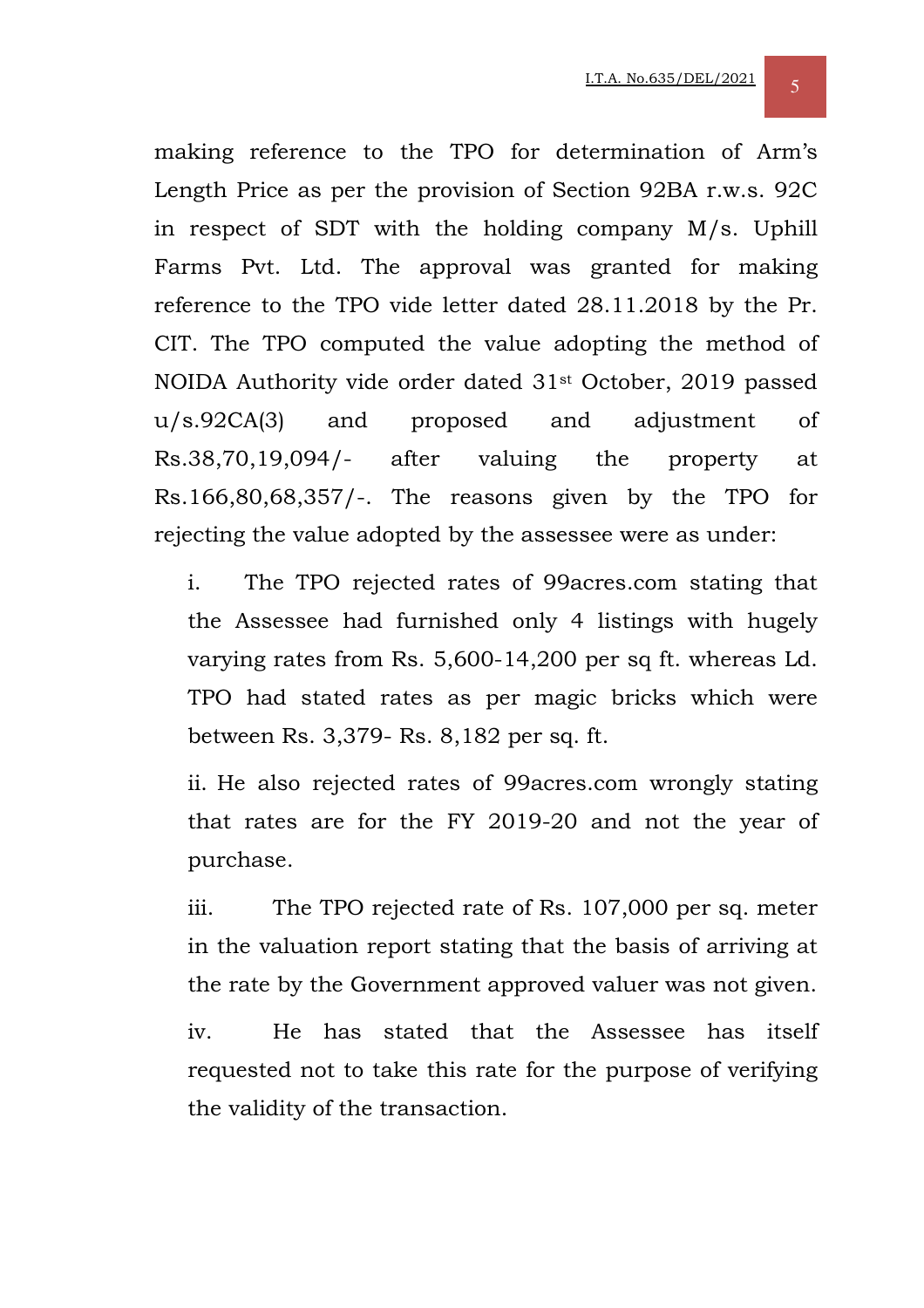v. The TPO has valued the property as per circle rate of Noida Authority and adopted the value of Rs.1,85,89,18,945. The dispute in the valuation was mainly regarding the area. The TPO has calculated the super area by just adding service area to the covered area and omitted to consider the actual area as per the sale deeds, the car parking, the maintenance receipts, machinery and equipment and the cost of interiors. All this was objected by the assessee on facts and material brought on record.

vi. TPO has also rejected the slump sale valuation stating that the requirements as per section 2(42C] of the Act, requiring the values not being assigned to individual assets and liabilities in such sales was not fulfilled in the present case.

9. Thereafter, the Ld. AO has passed draft assessment order on 14.11.2019.

10. Aggrieved by the Draft Assessment Order dated 14.11.19, the Assessee filed objections before the Hon'ble DRP against the variation proposed to be made in the Draft Assessment Order.

11. The Assessee also filed additional evidence vide letter dated 20.08.2020 before the Hon'ble DRP which were admitted by the Hon'ble DRP after considering remand report dated 10.12.2020 by the TPO. The Hon'ble DRP vide directions dated 9.03.2021 issued under section 144C(5) of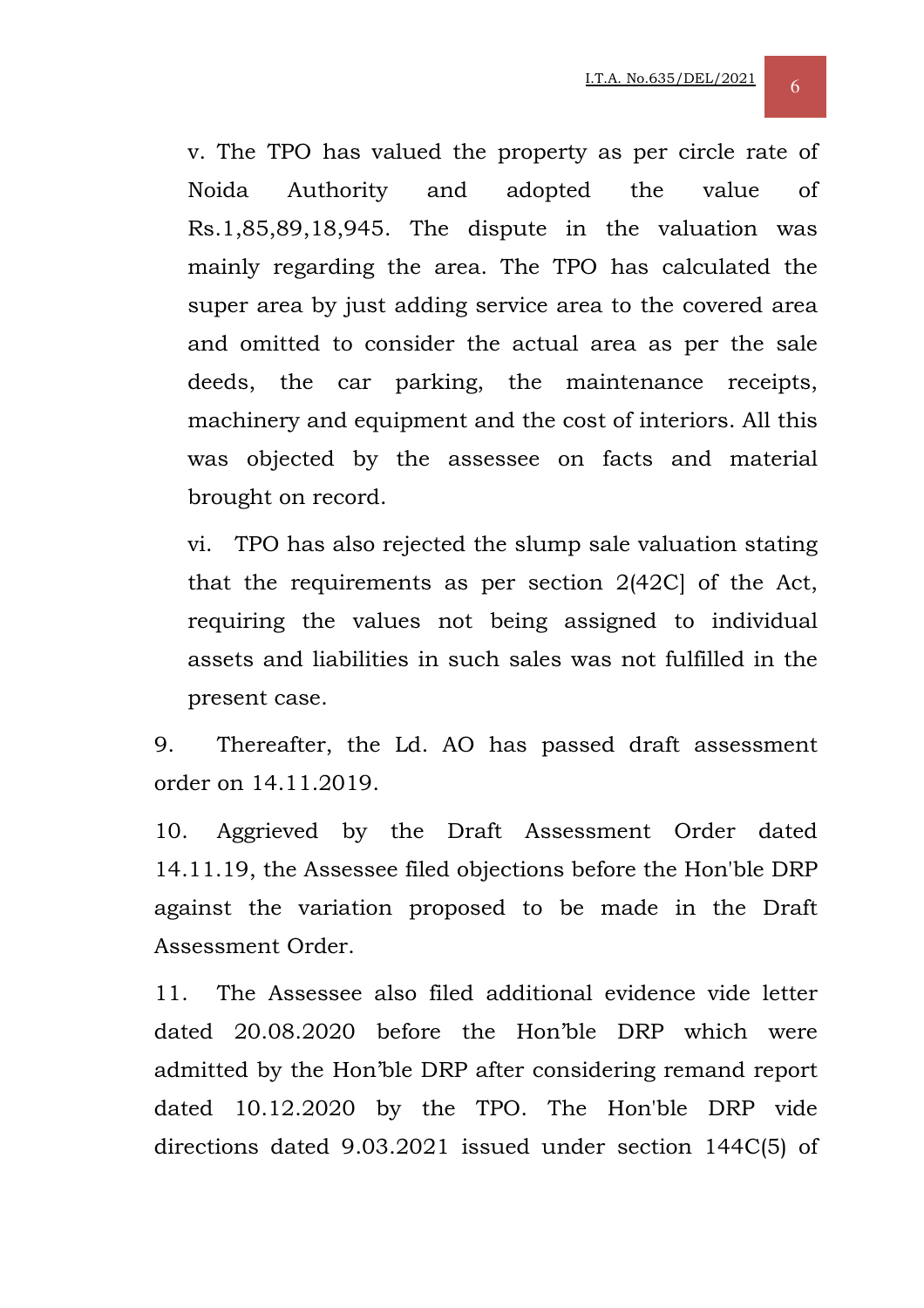the Act held the Fair Market Value of the property to be Rs. 213,56,10,510/- and restricted the adjustment to Rs. 6,93,89,490/-. The following were the reasons given by the Hon'ble DRP:

i. DRP held that clause (i) of section 92BA of the Act has been omitted by Finance Act 2017 and is not applicable in the impugned AY.

ii. DRP rejected value as per website 99acres.com

iii. DRP also rejected rate as per Valuation Report

iv. DRP accepted the super area of the Assessee.

v. DRP accepted only 289 car parking and rejected 216 car parking.

vi. DRP has not taken into account the cost of maintenance equipments.

vii. DRP has not taken into account the value of maintenance receipts

viii. DRP has not allowed appropriate adjustments of cost of interiors incurred by holding company on the property sold.

12. The Ld. TPO passed the appeal effect order on 16.04.2021 and consequently, the Ld. AO passed order dated 26.04.2021 under section 143(3] read with section 144C [13] and 144B of the Act giving effect to the directions of Hon'ble DRP and made addition of Rs. 6,93,89,490/- and raised demand of Rs. 3,70,09,330/-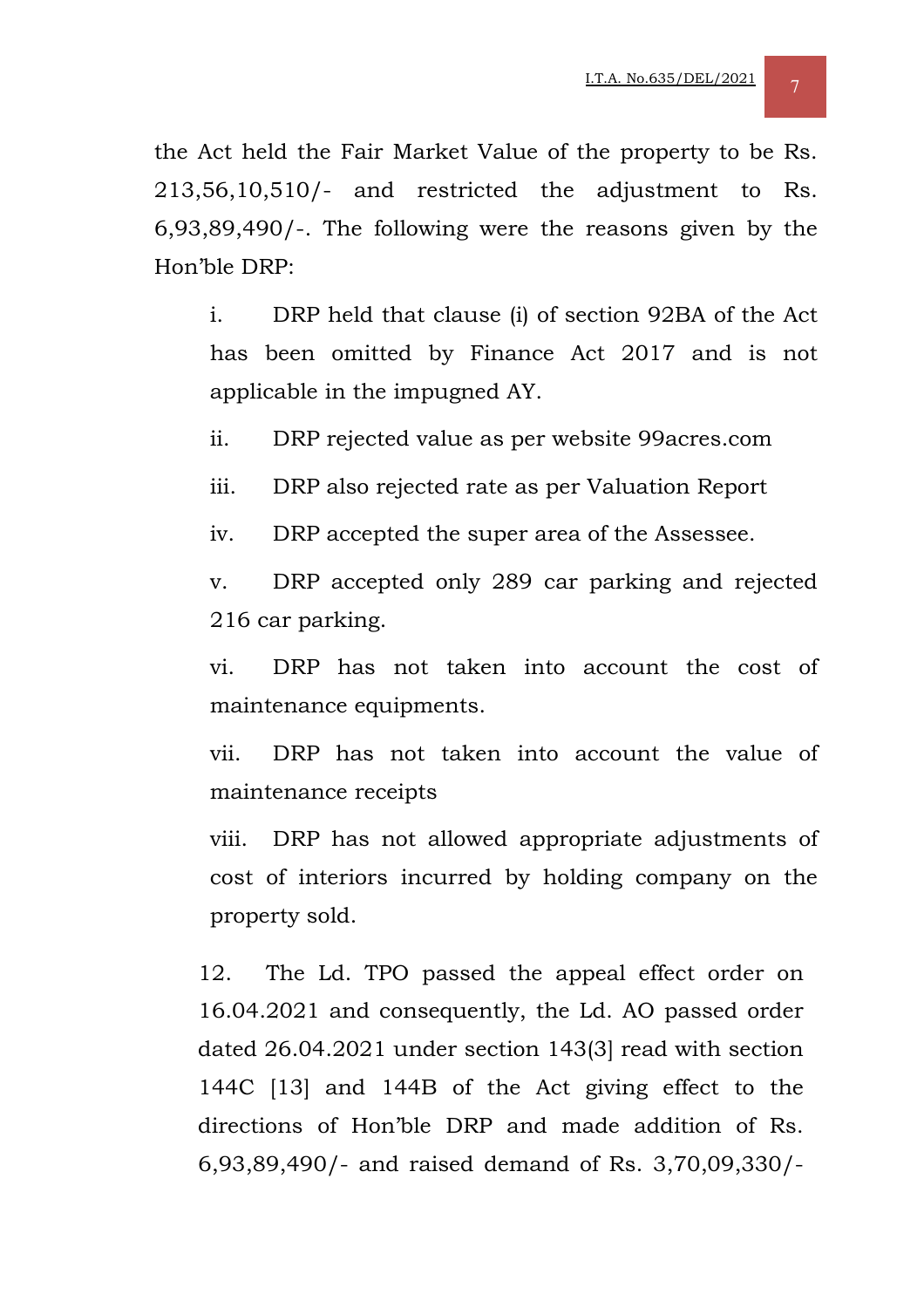(including interest]. In view of the above, the Ld. AO computed the income of the Assessee as under:-

| Returned income as declared by the $ Rs. 3,77,140/$ - |                       |
|-------------------------------------------------------|-----------------------|
| Assessee company                                      |                       |
| Add: Adjustment on account of                         | $ Rs. 6,93,89,490/$ - |
| specified domestic transaction as                     |                       |
| directed by DRP                                       |                       |
| <b>Total Income</b>                                   | Rs. 6, 97, 66, 630/   |

14. Before us, ld. counsel for the appellant-assessee, Mr. Ajay Wadhwa submitted that since *clause* (*i*) of Section 92BA have been omitted by the statute from the Finance Act, 2017 w.e.f. 01.04.2017, therefore, it is deemed that the said clause was never part of the Act. The proceedings initiated after an omitted section cannot be made unless there is saving clause provided in the Act at the time of omission. Here in this case notice u/s.143(2) for selecting the case of scrutiny was issued on 21.07.2017, i.e., after the omission of *clause (i)* of Section 92BA and reference to the TPO was itself made on 29.11.2018. Thus, the effect of such an omission is that no proceeding under the omitted provision can commence after the date of the omission of the provision and, hence, decision taken by the Hon'ble DRP or Ld. TPO/ Ld. AO under clause (i) of section 92BA and reference made to the Ld. TPO under section 92CA was invalid and bad in law.

5. He also referred to Section 6 and 6A of General Clauses Act and submitted that the Finance Act 2017, while deleting *clause (i)* of section 92BA did not specify whether proceeding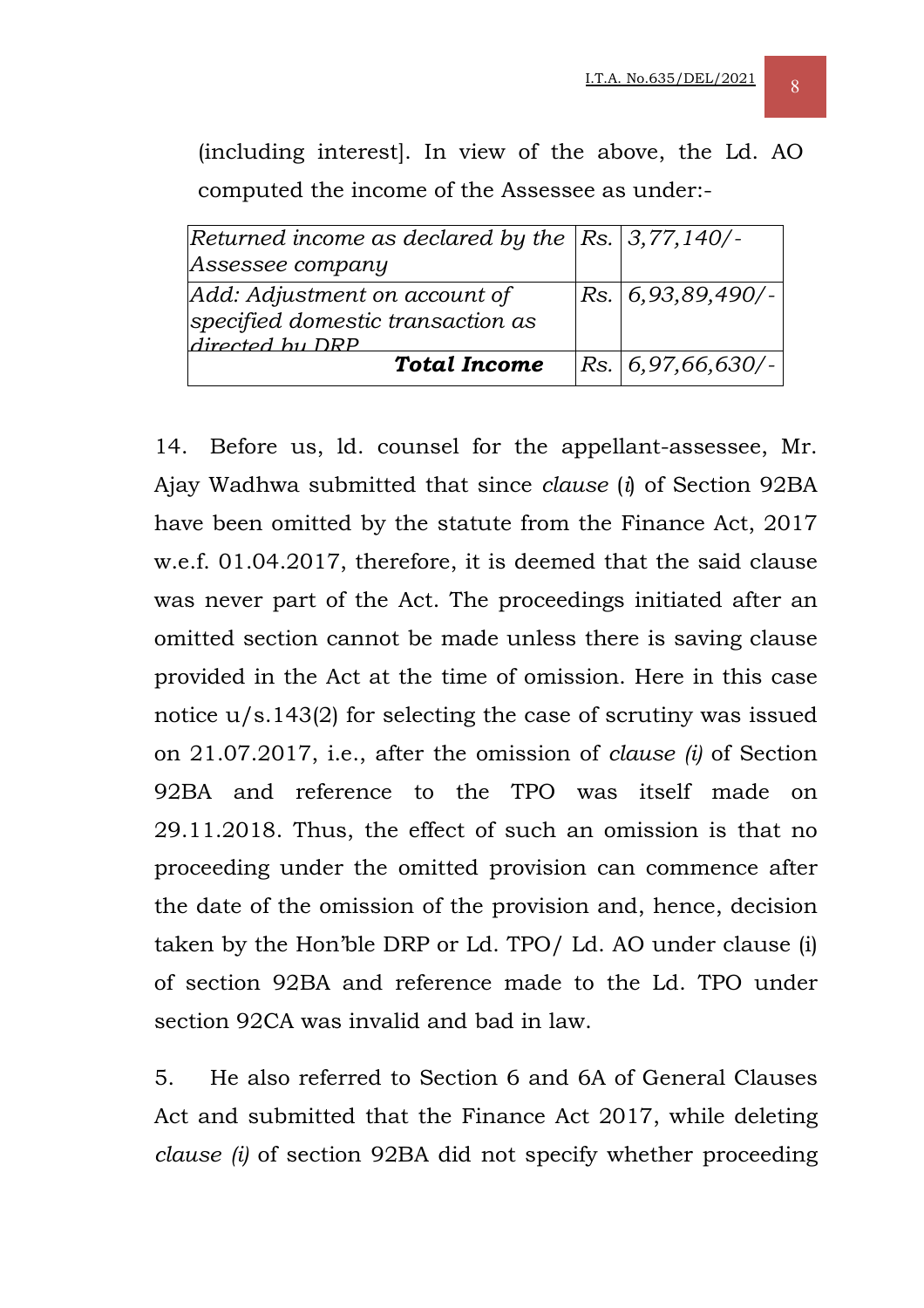initiated or action taken on this section will continue or not. Since there was no express saving clause or provision, stating whether the pending proceedings shall continue, it is deemed that the said clause has been deleted since its inception. Accordingly, any pending proceedings are null and void. In the instant case, even the proceedings were initiated after the deletion of clause from the Act. The first notice was issued under section 143(2] on 21st July 2017, whereas the clause has been deleted w.e.f 01.04.2017. Reliance was also placed on the following case laws wherein the following was held:

• The effect of omission of a provision without any saving clause of General Clauses Act means that the said provision was not in existence or never existed in the statute book.

• If a provision of a statute is unconditionally omitted without a saving clause in favour of pending proceedings, all actions must stop where the omission finds them, and if final relief has not been granted before the omission goes into effect, it cannot be granted afterwards.

• The omission in clause (i) of section 92BA is unconditional, that is, it does not say that pending proceedings under the clause would continue in future even after its omission on 01.04.2017. Therefore, in the absence of such condition/ saving clause it would be presumed that clause [i] of section 92BA had obliterated from the inception, that is, it would be presumed that clause [i] of section 92BA never existed in the statute book,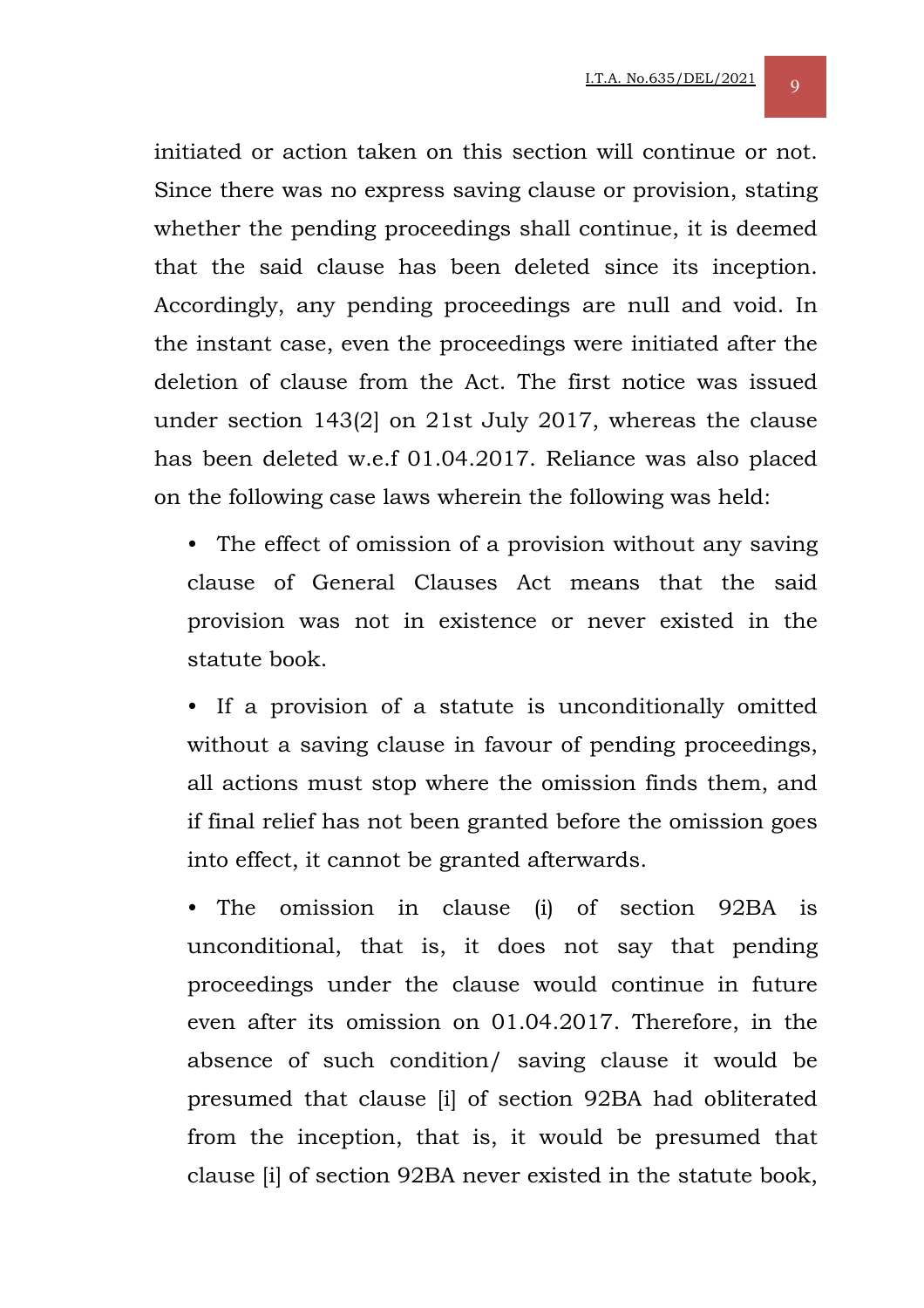it had never been passed and to be considered as a law never been existed.

The effect of repealing a statute or deleting a provision is to obliterate it from the statute-book as completely as if it had never been passed, and the statute must be considered as a law that never existed.

The only decision by the Hon'ble High Court squarely on the issue is as under:

## *a. Principal Commissioner of Income Tax -7 vs. Texport Overseas P. Ltd. (2020) 114 taxmann.com 568 (Karnataka)*

*"5. Having heard learned Advocates appearing for parties and on perusal of records in general and order passed by tribunal in particular it is clearly noticeable that Clause (i) of section 92BA of the Act came to be omitted w.e.f. 01.04.2019 by Finance Act, 2014. As to whether omission would save the acts is an issue which is no more res intigra in the light of authoritative pronouncement of Hon'ble Apex Court in the matter of Kolhapur Canesugar Works Ltd. v. Union of India AIR 2000 SC 811 where under Apex Court has examined the effect of repeal of a statute vis-a-vis deletion/addition of a provision in an enactment and its effect thereof. The import of section 6 of General Clauses Act has also been examined and it came to be held:* 

*"37. The position is well known that at common law, the normal effect of repealing a statute or deleting a provision is to obliterate it from the statute-book as completely as if it had never been passed, and the statute must be considered as a law that never existed. To this rule, an exception is engrafted by the provisions of section 6(1). If a provision of a statute is unconditionally omitted without a saving clause in favour of pending proceedings, all actions must stop*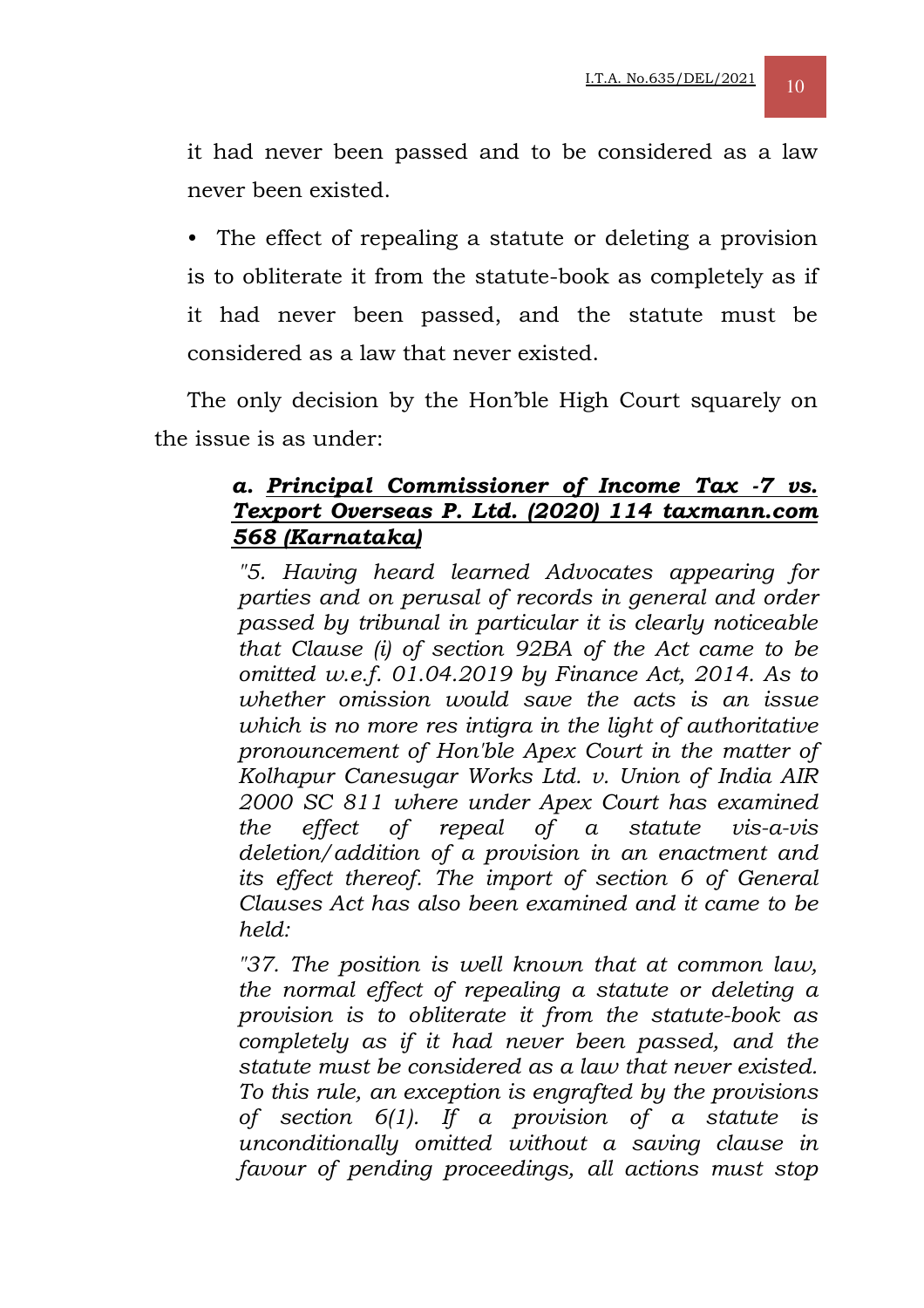*where the omission finds them, and if final relief has not been granted before the omission goes into effect, it cannot be granted afterwards. Savings of the nature contained in section 6 or in special Acts may modify the position. Thus the operation of repeal or deletion as to the future and the past largely depends on the savings applicable. In a case where a particular provision in a statute is omitted and in its place another provision dealing with the same contingency is introduced without a saving clause in favour of pending proceedings then it can be reasonably inferred that the intention of the legislature is that the pending proceedings shall not continue but fresh proceedings for the same purpose may be initiated under the new provision."* 

*6... In the matter of General Finance Co. v.ACIT, which judgment has also been taken note of by the tribunal while repelling the contention raised by revenue with regard to retrospectivity of section 92BA(i) of the Act. Thus, when clause (i) of Section 92BA having been omitted by the Finance Act. 2017, with effect from 01.07.2017 from the Statute the resultant effect is that it had never been passed and to be considered as a law never been existed. Hence, decision taken by the Assessing Officer under the effect of section 92BA and reference made to the order of Transfer Pricing Officer-TPO under section 92CA could be invalid and bad in law."* 

#### **b. M/s. Bhartia-SMSIL (JV) v. ITO, ITA No.117/Gau/2019 (Assessment Year 2014-15)**

*"9. We see no reasons to take any other view of the matter than the view so taken by the Division Bench of the Tribunal in the case of Swastik Coal Corporation Pvt. Ltd (Supra vide order dated 26.07.2019 In this order, the Tribunal has inter alia observed as follows:* 

*"8. We find that the above view of the Ld. Pr. CIT is not correct. In view of the aforesaid discussion, moreover, the coordinate bench has also examined the issue in*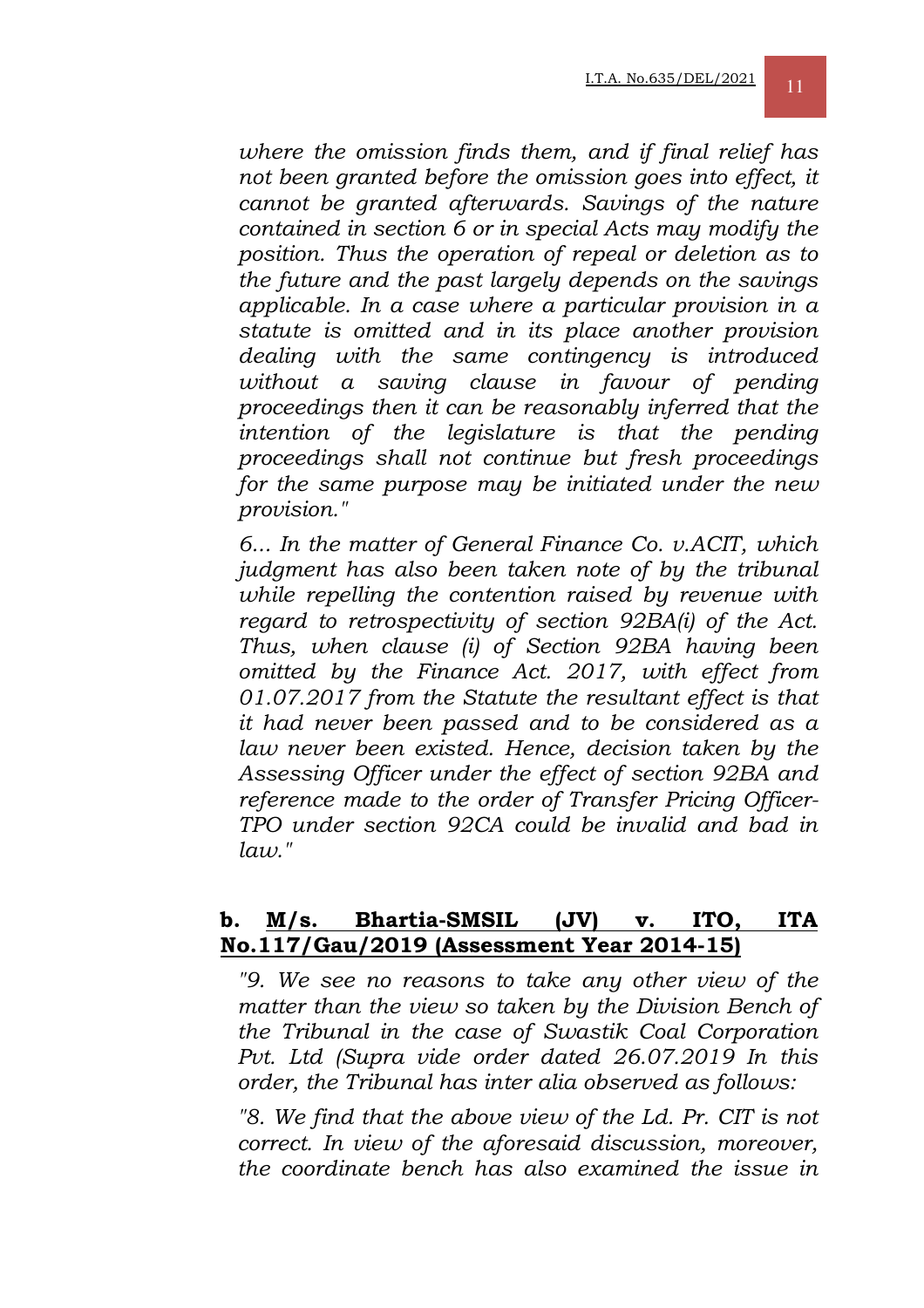*the case of Texport Overseas Pvt. Ltd. in IT(TP)A No.l 722/Bang/2017. Admittedly, in this case, the order has been revised purely on the basis that the assessing officer has not referred to determine the arm's length price to the TPO. Since the provision itself stood omitted at the time when the order was passed hv the Ld. Pr.* 

*CIT. under these undisputed facts in the light of the Judgement of the Hon'ble Supreme Court rendered in the case of General Finance Company (supra) as well as the order of the coordinate bench rendered in the case of Texport Overseas Pvt. Ltd. [supra]. the impugned order cannot be sustained, hence is hereby quashed. The order impugned is thus quashed and the grounds raised in the appeal are allowed."* 

*10. On the very identical facts, the Coordinate Bench of IT AT Kolkata in the case of M/s Raipur Steel Casting India Pvt Ltd, in 1TA No.895/Kol/2019, for A.Y. 2014- 15, order dated 10.06.2020 held as follows:* 

*"12... We note that Id PCIT issued the above show cause notice u/s 263 in respect of specified domestic transactions referred to in clause (i) of section 92BA of the Act which was omitted with effect from 01.04.2017 and effect of such "omission" of clause (i) of section 92BA means that this provision was never existed in the statute book, since clause (i) of section 92 BA was never existed in the statute book therefore, ld PCIT cannot exercise his jurisdiction under section 263 of the Act in respect of specified domestic transactions referred to in clause (i) of section 92BA of the Act. In other words, since the clause (i) of section 92BA was omitted with effect from 01.04.2017 by the Finance Act 2017. Therefore, in the Act, clause (i) of section 92BA stood "omitted" from the Act as if it was never in the statute book. Therefore, "omission" means the above provisions was not in existence or never existed in the statute book. To support this, we find useful a the judgment of the Hon'ble Supreme Court in the case of Rayala Corporation (PI Ltd (1970 AIR 494) wherein the Hon'ble Supreme Court has defined the terminology*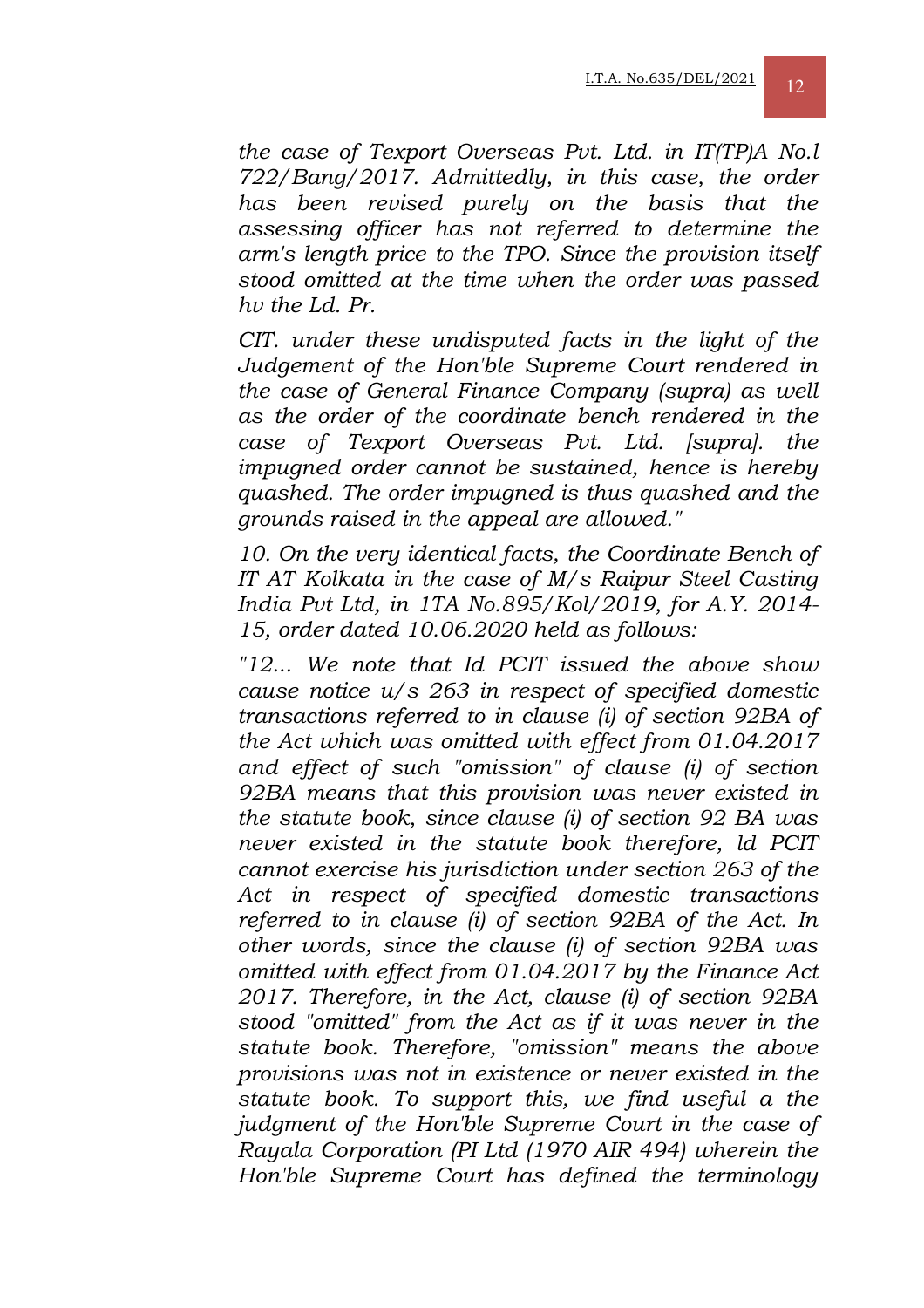*"omission" and "Repeal" and distinguished these terminologies also. The relevant para of the judgment is reproduced below:* 

*13 Case before us is that the clause (i) of section 92BA is unconditionally omitted without a saving Clause in favour of pending proceedings therefore Id PCIT cannot exercise the jurisdiction under section 263 of the Act.* 

*17.... Having gone through the concluding para, as mentioned above, we note that Hon'ble Supreme Court in the case of M/s. Shree Bhagwati Steel Rolling Mills [supra], has not decided the issue in favour of Revenue. Therefore, the contention of Id. D.R. that Hon'ble Supreme Court has interpreted the issue in favour of Revenue, is not tenable. In fact, the concluding para No. 44 of the said judgment clearly speaks that the appeals filed by the Revenue are dismissed and the appeals filed by the assessees are allowed. The said judgment of the Hon'ble Supreme Court also advocates that omitted provision being treated as if it never existed and as Section 6 of the General Clauses Act would not then apply to allow the previous operation of the provision so omitted or anything duly done or suffered thereunder. Nor may a legal proceeding in respect of any right or liability be instituted, continued or enforced in respect of rights and liabilities acquired or incurred under the enactment so omitted. Therefore, considering the judgment of the Hon'ble Supreme Court in the case of M/s. Shree Bhagwati Steel Rolling Mills(supra), it can be Page / 12 M/s. Bhartia-SMSIL (JV) ITA No.ll7/Gau/2019 Assessment Year:2014-15 said that since clause(i) of section 92BA was omitted w.e.f. 01.04.2017 therefore, it would be treated that said since clause(i) of section 92BA was never existed in the statute book."* 

*ll. Therefore based on the above judgements of the Coordinate Benches.[ in the case of Swastik Coal Corporation Pvt Ltd and in the case of M/s Raipur Steel Casting India (p) Ltd-supra)] we hold that since clause (il section 92 A was omitted with effect from 1st April. 2017 and the effect of such omission is that the said*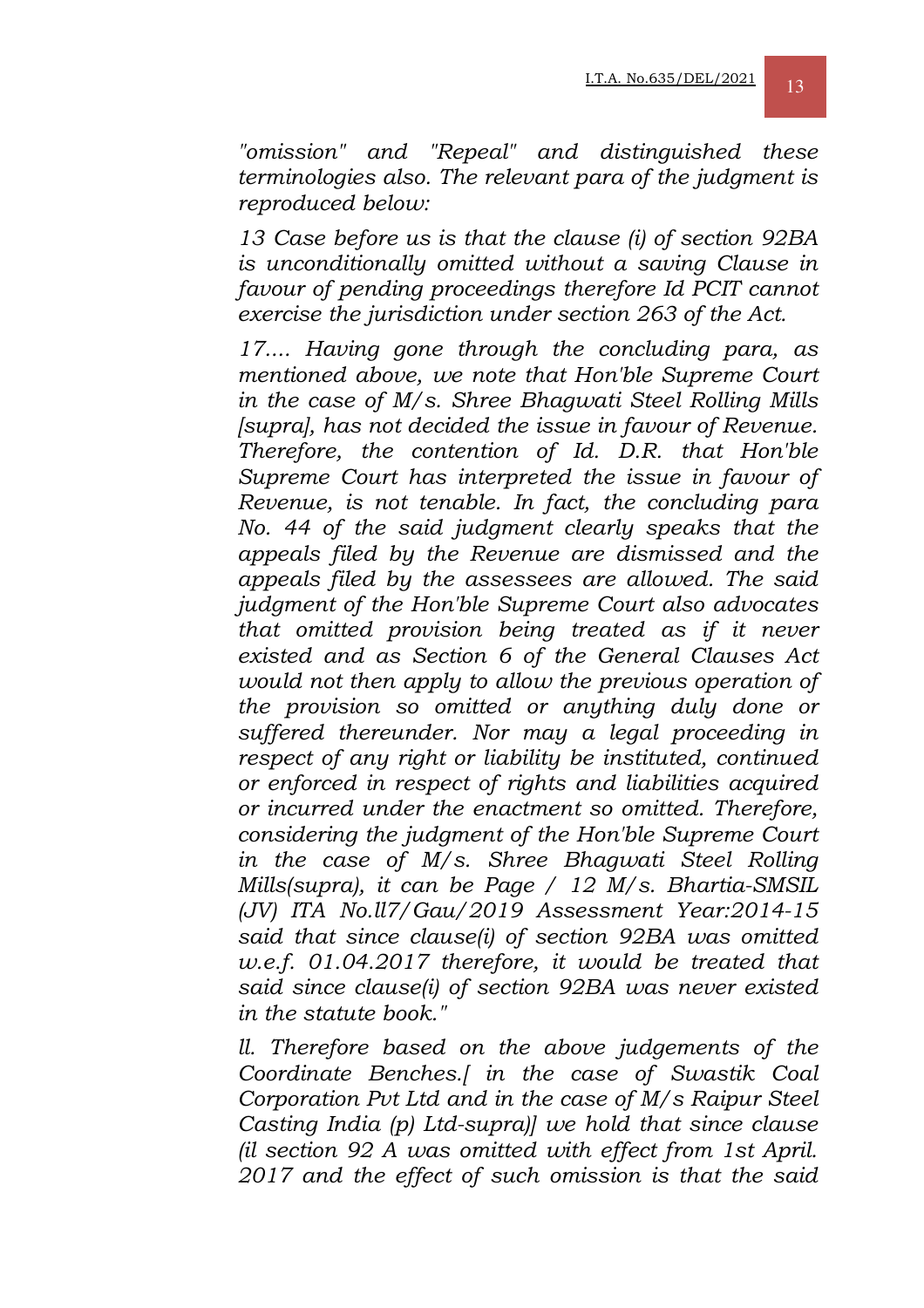*clause(i) was never existed in the statute. Hence. Ld. PC1T can not exercise the jurisdiction u/s 263 of the Act."* 

## *C. M/s. Raipur Steel Casting India fPl I.td. v. P.C.I.T. ITA No. 895/Kol/2019 AY 2014-15 and M/s. Srinath li Furnishing Pvt. Limited v. P.C.I.T. ITA No.l035/Kol/2019*

*"11 As we noticed that clause (i) of section 92BA has been 'omitted" with effect from 01.04.2017. The effect of such omission without any saving clause of General Clauses Act, means that the above provision was not in existence or never existed in the statute hook. If it is held that effect o f such "omission" of clause (i) of section 92BA means that this provision was never existed in the statute book, then in that situation the exercise of jurisdiction by the Id PCIT [ in respect of above said clause (i) of section 92 BA] under section 26.1 of the Act would fail.* 

*12. We note that Id PCIT issued the above show cause notice u/s 263 in respect of specified domestic transactions referred to in clause fi) of section 92BA of the Act which was omitted with effect from 01.04.2017 and effect of such "omission" of clause (i1 of section 92BA means that this provision was never existed in the statute book, since clause fit of section 92BA was never existed in the statute book therefore. Id PCIT cannot exercise his jurisdiction under section 26.1 of the Act in respect of specified domestic transactions referred to in clause (il of section 92BA of the Act. In other words, since the clause fi) of section 92BA was omitted with effect from 01.04.2017 bv the Finance Act 2017. Therefore, in the Act, clause (i) of section 92BA stood "omitted" from the Act as if it was never in the statute bonk. Therefore, "omission" means the above provisions was not in existence or never existed in the statute book…..* 

*….Argument advanced by Shri Viiav Shankar. (CIT-DR). on behalf of the Revenue was that the prosecution*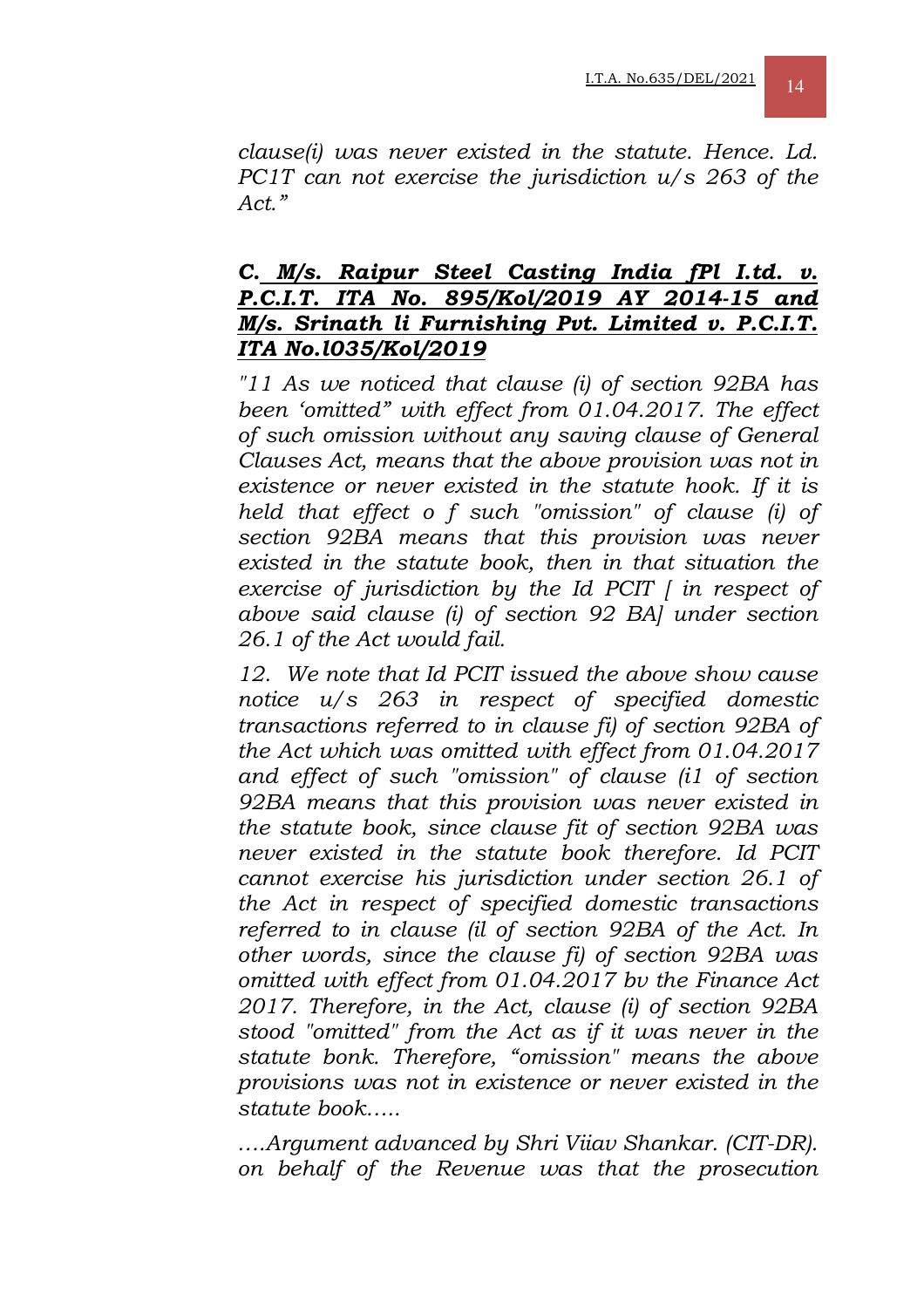*/penalty in respect of clause fi) of section 92BA of the Act, was in force in assessment year 2014-15 and therefore it is valid even after 01.04.2017. [when the clause was omitted]. We do not agree with Id DR for the Revenue because omitted clause (i) of section 92BA of the Act, does not contain any condition/ saving clause to the effect that a legal proceeding could be instituted even after the omission of clause (il of section 92BA of the Act. It is clear that when clause (i1 o f section 92BA was omitted, the Legislature did not make any provision that any prosecution/penalty committed under clause (i) of section 92BA of the Act, would continue to remain punishable even after its omission w.e.f. 01.04.2017. therefore, in the absence of such condition/saving clause it would be presumed that clause (il of section 92BA had obliterated from the inception, that is. it would be presumed that clause till of section 92BA was never existed in the statute book.* 

*17….. First, we take the judgment of Hon'ble Supreme Court in the case of M/s Shree Bhagwati Steel Rolling Mills vs. C.I.T. Excise & Others - 2015(3261 ELT 209(S.C.l. the relevant paras of the said judgment are reproduced below:* 

*…….* 

*....The said judgment of the Hon'ble Supreme Court also advocates that omitted provision being treated as if it never existed and as Section 6 of the General Clauses Act would not then apply to allow the previous operation of the provision so omitted or anything duly done or suffered thereunder. Nor may a legal proceeding in respect of any right or liability be instituted, continued or enforced in respect of rights and liabilities acquired or incurred under the enactment, so omitted. Therefore, considering the judgment of the Hon'ble Supreme Court in the case of M/s. Shree Bhagwati Steel Rolling Mills supra. it can be said that since clause (i) of section 92BA was omitted w.e.f. 01.04.2017 therefore, it would be treated that said since clause (i) of section 92BA was never existed in the statute hook.*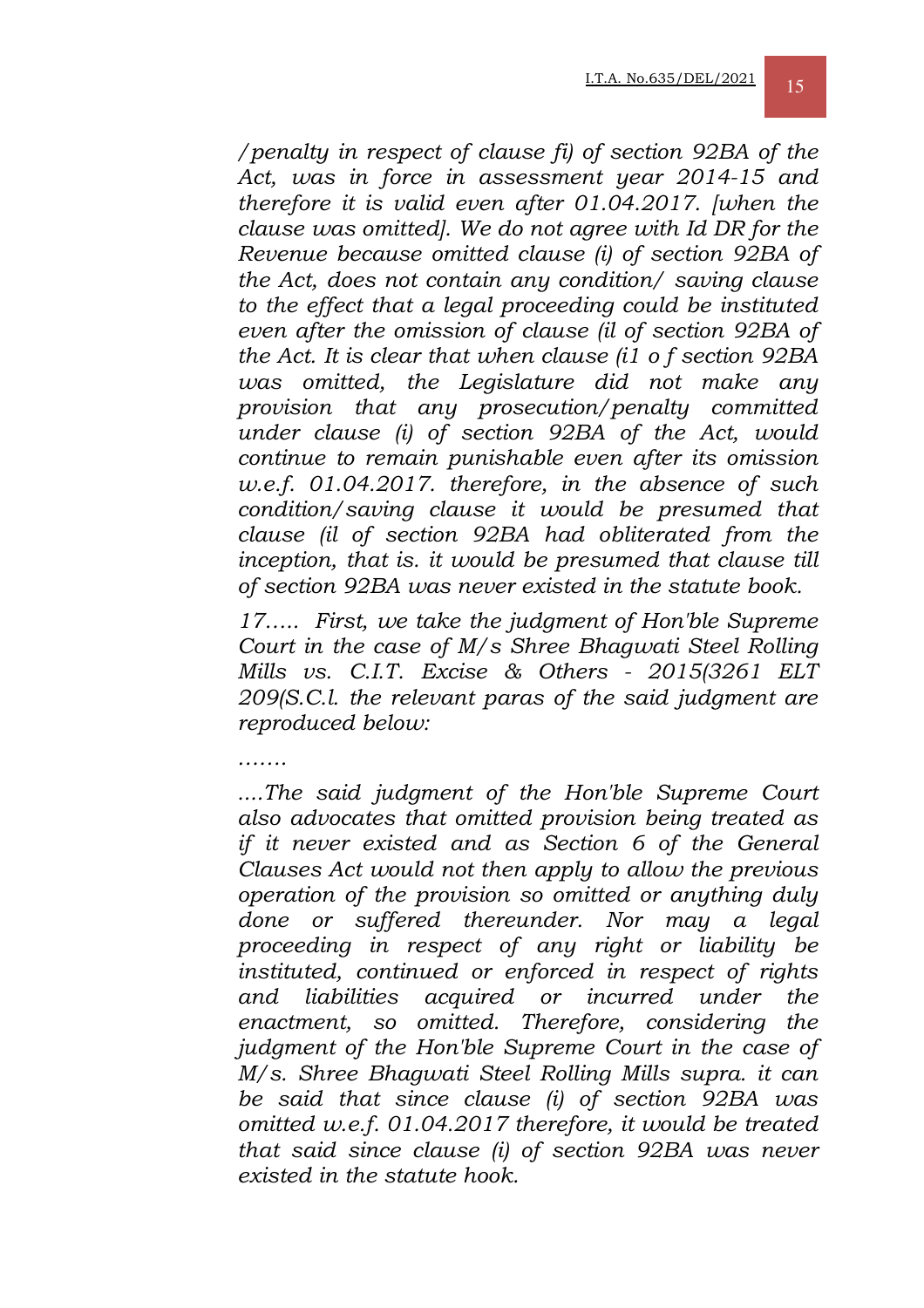*20. We are of the view that at this juncture it is necessary to examine, the meaning of saving clause? As Per the law.Com Law Dictionary & Black's Law Dictionary 2nd Ed. the saving clause has been defined as follows:* 

*"A saving clause in a statute is an exception of a special thing out of the general things mentioned in the statute; it is ordinarily a restriction in a repealing act which is intended to save rights pending proceedings penalties etc. from the annihilation which would result from an unrestricted repeal. In contracts it is a clause that states that ambiguities should not render a contract void or voidable but the contract should be enforced in all other respects provided it can still exist as a valid and binding agreement."* 

*Thus, the Saving clause means a clause which denotes a reservation or exception. As per Find Law Legal dictionary, saving clause means a clause in a statute exempting something from statute's operation.* 

*Having discussed the meaning of saving clause, it has become quite clear that at the time of omission of clause (i) of section 92BA with effect from 01.04.2017 the Legislature did not mention any terms and conditions to the effect that after omission of clause [i] of section 92BA. pending proceedings/penalties etc, till the date of omission (01.04.20171 will survive. That is. the Legislature did not insert new section in the Income Tax Act to the effect that pending proceedings/penalties etc in relation to clause Li) of section 92BA will survive even after omission. [that is. after 01.04.2017). Hence, we note that these terms and conditions, as discussed above, are absent in case of omitted clause [i] of section 92BA of the Act, therefore as per the law laid down by the Hon'ble Supreme Court in the case of Rayala Corporation [supra] and Kohlapur Cane Sugar [supra], it will be presumed that clause [i] of section 92BA never existed in the Statute Book, meaning thereby it is obliterated from the very beginning and hence the jurisdiction exercised by the Ld. PCIT u/s. 263 of the Act invoking clause [i] of*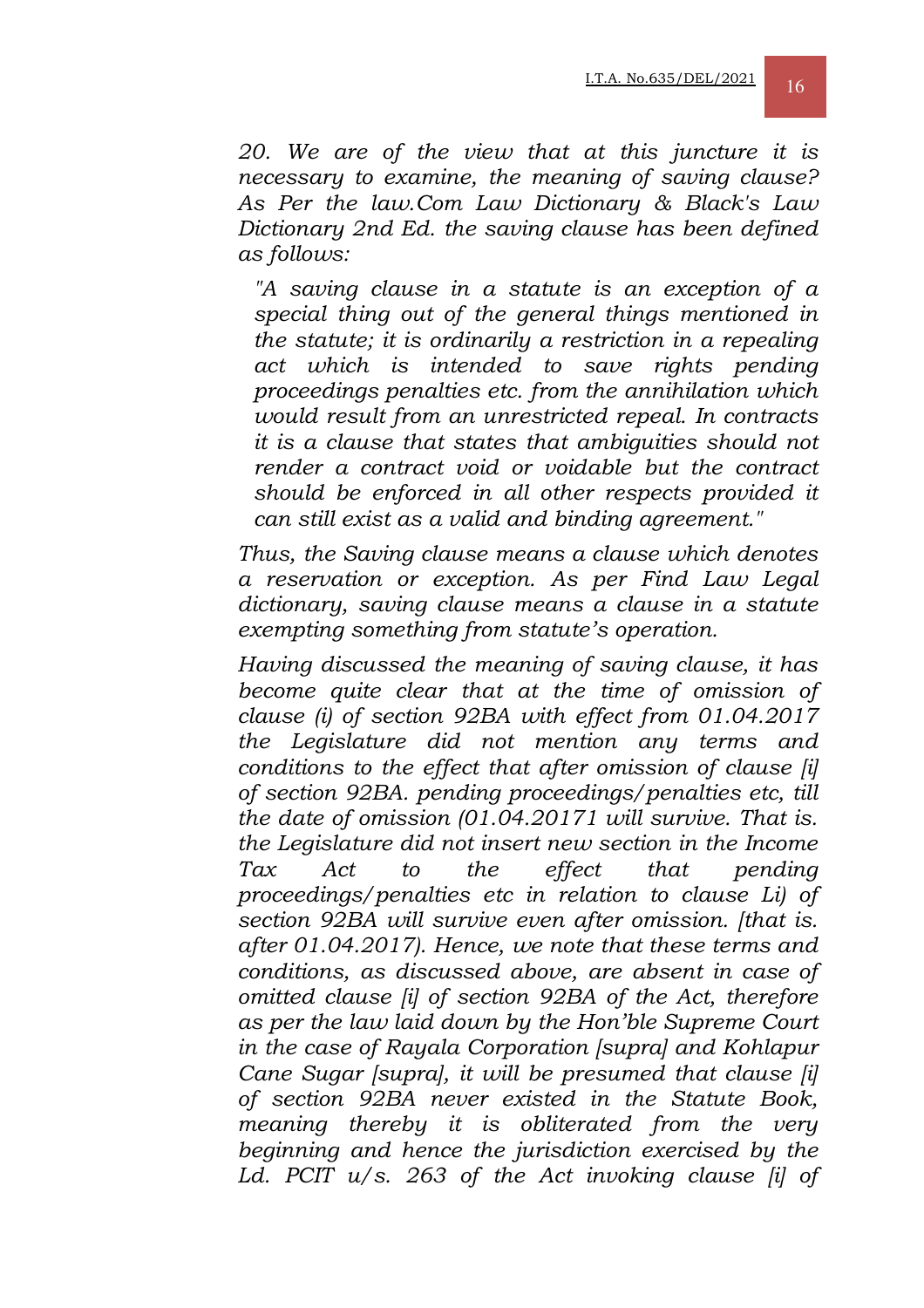*section 92BA, for reference by A.O. to TPO is null in the eye of Law, as clause [i] of section 92 BA is "omitted" and not "repeated" and there is no provision in any other section of the Income Tax Act saving the pending proceedings initiated under the omitted provision [ [clause [i] of sec, 92BA]] as the said clause [i] was omitted on 01.04.2017, therefore, subsequent revision proceedings by Id. PCIT u/s. 263 on dated 08.03.2019 would be invalid....''* 

*21. We note that the Coordinate Bench oflTAT Indore in the case of Swastik Coal Corporation Pvt. Ltd, in ITA No. 486/lnd/2018, order dated 26.07.2011, has quashed the order of Id PCIT under section 263 of the Act, on the identical facts, as narrated above. The findings of the Coordinate Bench is reproduced below:* 

*"8. We find that the above view of the Ld. Pr. CIT is not correct. In view of the aforesaid discussion, moreover, the coordinate bench has also examined the issue in the case ofTexport Overseas Pvt. Ltd. in IT[TP]A No.l722/Bang/2017. Admittedly, in this case, the order has been revised purely on the basis that the assessing officer has not referred to determine the arm's length price to the TPO. Since the provision itself stood omitted at the time when the order was passed by the Ld. Pr. CIT, under these undisputed facts in the light of the Judgement of the Hon'ble Supreme Court rendered in the case of General Finance Company [supra] as well as the order of the coordinate bench rendered in the case of Textport Overseas Pvt. Ltd. [supra], the impugned order cannot be sustained, hence is hereby quashed. The order impugned is thus quashed and the grounds raised in the appeal are allowed."* 

*22. To conclude: If a provision of a statute is unconditionally omitted without a saving Clause in favour of pending proceedings, all actions must stop where the omission finds them, and if final relief has not been granted before the omission goes into effect, it cannot be granted afterwards.*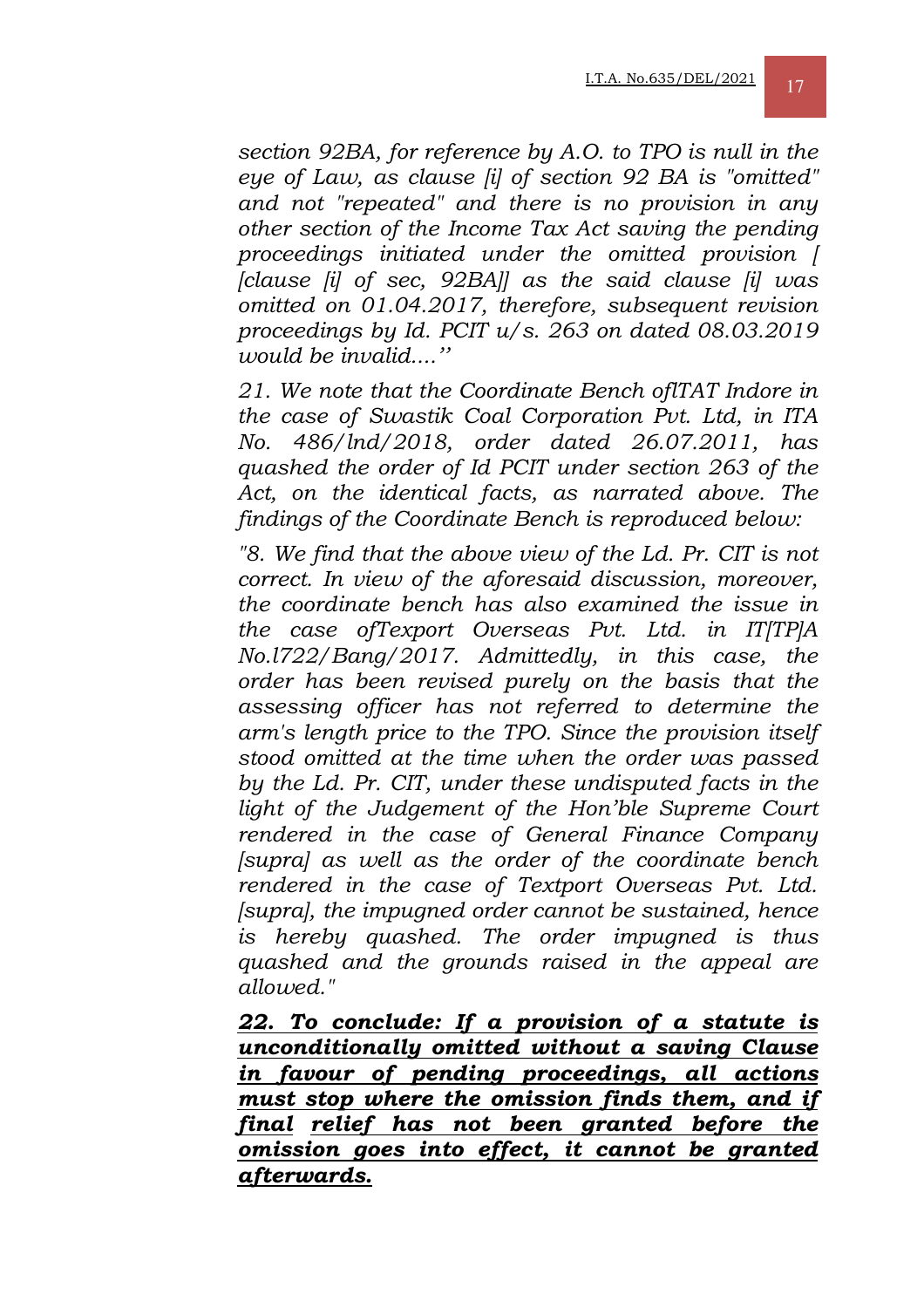*Savings of the nature contained in Section 6 of General Clauses Act or in special Acts may modify the position. Thus, the operation of repeal or deletion as to the future and the past largely depends on the savings applicable. In a case where a particular provision in a statute is omitted and in its place another provision dealing with the same contingency is introduced without a saving clause in favour of pending proceedings then it can be reasonably inferred that the intention of the legislature is that the pending proceeding shall not continue but a fresh proceeding for the same purpose may be initiated under the new provision.* 

In this case. Clause (il of section 92BA was omitted *w.e.f 01.04.2017. and after its omission the Id. PCIT passed order u/s. 263 on 28.03.2019. Since clause (il of section 92BA was unconditionally omitted without a saving clause in favour of Pending Proceedings therefore Id. PCIT ought not to have proceeded u/s. 263 of the Act, since the omission took place prior to 08.03.2019 and such omission in clause fil of section 92BA is unconditional, that is. it does not sav that Pending Proceedings under clause (il of section 92BA would continue in future, even after its omission on 01.04.2017. Therefore. Id. PCIT erred in exercising his jurisdiction u/s. 263 of the Act, so far clause (il of section 92 BA is concerned, reason being, in the eyes of*  law after omission of clause (il of section 92BA. it *would he treated as if it never existed in the Statute Book. In other words, clause fil of section 92BA. was omitted w.e.f 1.4.2017 unconditionally and without a saving clause therefore section 6 of the General Clauses Act has no application.*

*We note that Id PCIT issued the above show cause notice u/s 263 in respect of specified domestic transactions referred to in clause (i) of section 92BA of the Act which was omitted with effect from 01.04.2017, and effect of such "omission" of clause (i) of section 92BA means that this provision never existed in the statute book, since clause (i) of section 92BA never*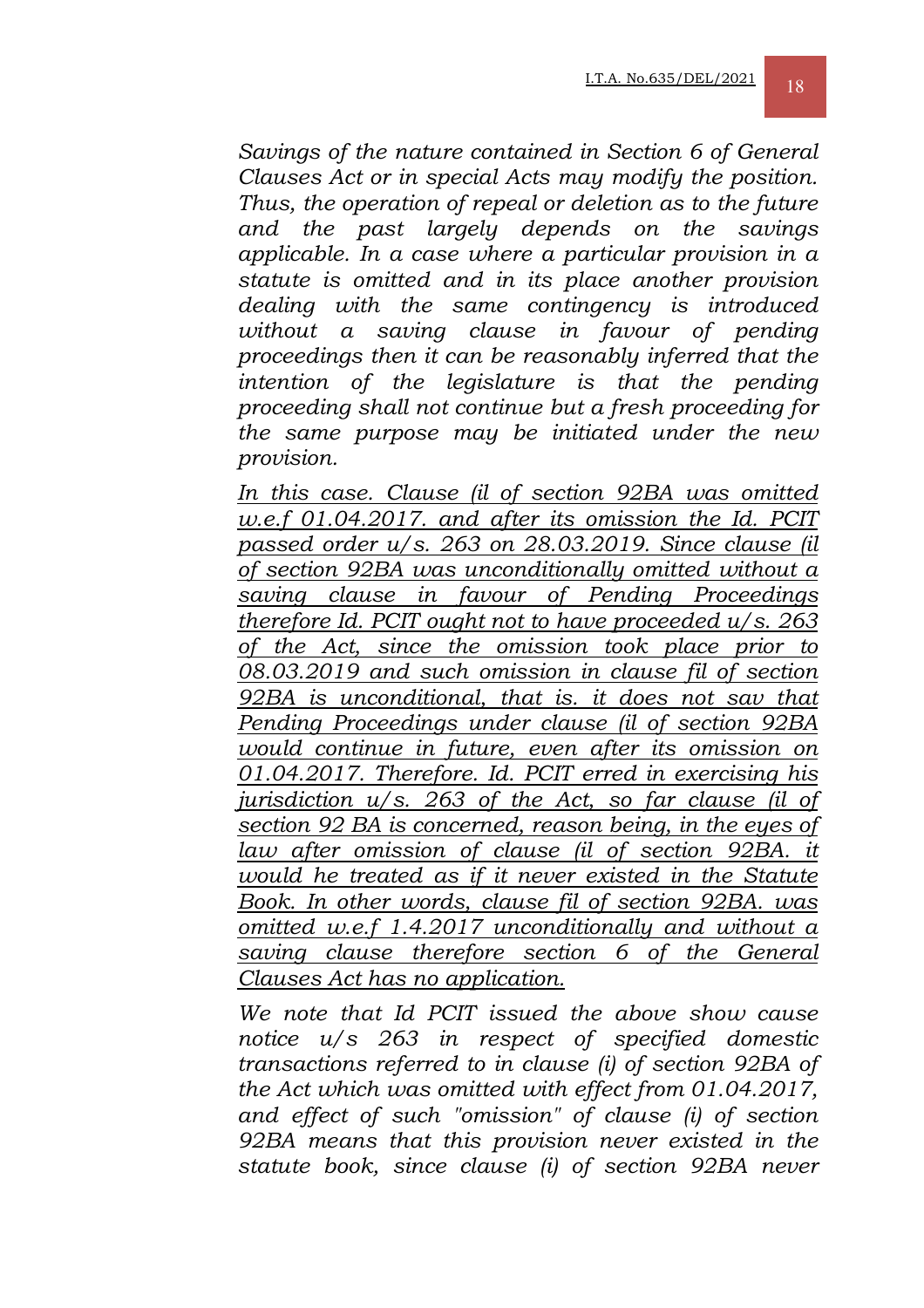*existed in the statute book therefore, Id PCIT cannot exercise his jurisdiction under section 263 of the Act in respect of specified domestic transactions referred to in clause (i) of section 92BA of the Act. Therefore, the action of the Assessing Officer cannot be held to be erroneous as well as prejudicial to the interest of the revenue, in the facts and circumstances as narrated above. Thus, the usurpation of jurisdiction of exercising revisional jurisdiction by the Principal CIT is "null" in the eyes of law and, therefore, we are inclined to quash the very assumption of jurisdiction to invoke revisional jurisdiction u/s 263 of the Act by the Principal CIT. Therefore, we quash the order of the Principal CIT dated 08.03.2019 being ab initio void."* 

## *d. Swastik Coal Corporation Pvt. Ltd. v. Pr. CIT-2 ITA No.486/Ind /2018*

*"8. We find that the above view of the Id. Pr. CIT is not correct. In view of the aforesaid discussion, moreover, the coordinate bench has also examined the issue in the case of Texport Overseas Pvt. Ltd. in IT(TP)A No.l722/Bang/2017. Admittedly, in this case, the order has been revised purely on the basis that the assessing officer has not referred to determine the arm's length price to the TPO. Since the provision itself stood omitted at the time when the order was passed bv the Ld. Pr. CIT. under these undisputed facts in the light of the ludaement of the Hon'hle Supreme Court rendered in the case of General Finance Company (supra) as well as the order of the coordinate bench rendered in the case ofTexport Overseas Pvt. Ltd. (supra), the impugned order cannot be sustained, hence is hereby quashed. The order impugned is thus quashed and the grounds raised in the appeal are allowed."* 

*8. Reliance has been placed on the following judgements of the Hon'ble Apex Court wherein the following was held:* 

*• repeal can be by way of an express omission*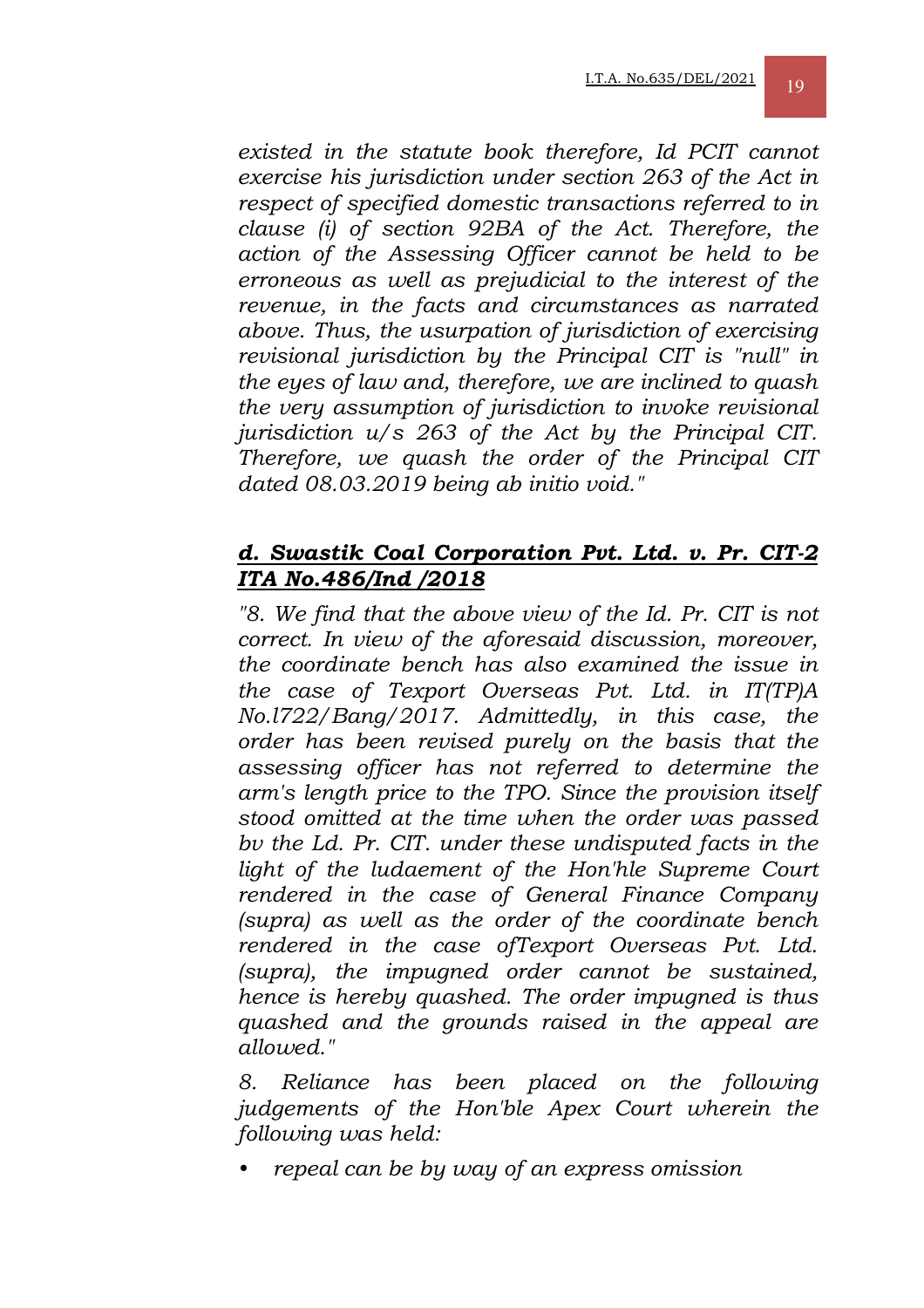*• If a part of a statute is deleted, Section 6 of General clauses Act would nonetheless apply* 

*• "omission" is nothing but a particular form of words evincing an intention to abrogate an enactment or portion thereof* 

*• "delete" and "omit" are used interchangeably, so that when the expression "repeal" refers to "delete" it would necessarily take within its kin an omission as well.* 

*• Both delete and repeal lead to the same result, namely, that an "omission" being tantamount to a "deletion" is a form of repeal* 

#### *e. Shree Bhagwati Steel Rolling v. Commissioner of Central Excise. f20161 3 SCC 643*

*""12. From this it is clear that when Section 6 of the General Clauses Act speaks of the repeal of any enactment, it refers not merely to the enactment as a whole but also to any provision contained in any Act. Thus, it is clear that if a part of a statute is deleted. Section 6 would nonetheless apply. Secondly, it is clear, as has been stated by referring to a passage in Halsbury's Laws of England in Fibre Board judgment, that the expression "omission" is nothing but a particular form of words evincing an intention to abrogate an enactment or portion thereof. This is made further clear by the Legal Thesaurus (Deluxe Edition) by William C. Burton, 1979 Edition. The expression "delete" is defined by the Thesaurus as follows:* 

*"Delete:- Blot out, cancel, censor, cross off, cross out, cut, cut out, dele, discard, do away with drop edit out, efface, elide, eliminate, eradicate, erase, excise, expel, expunge, extirpate, get rid of. leave out, modify bv excisions, obliterate, omit, remove, rub out, rule out, scratch out, strike off, take out, weed, wipe out."* 

*And the expression "repeal" is defined as follows:* 

*"Repeal:- Abolish, abroaare. abrogate, annul, avoid, cancel, countermand, declare null and void, delete,*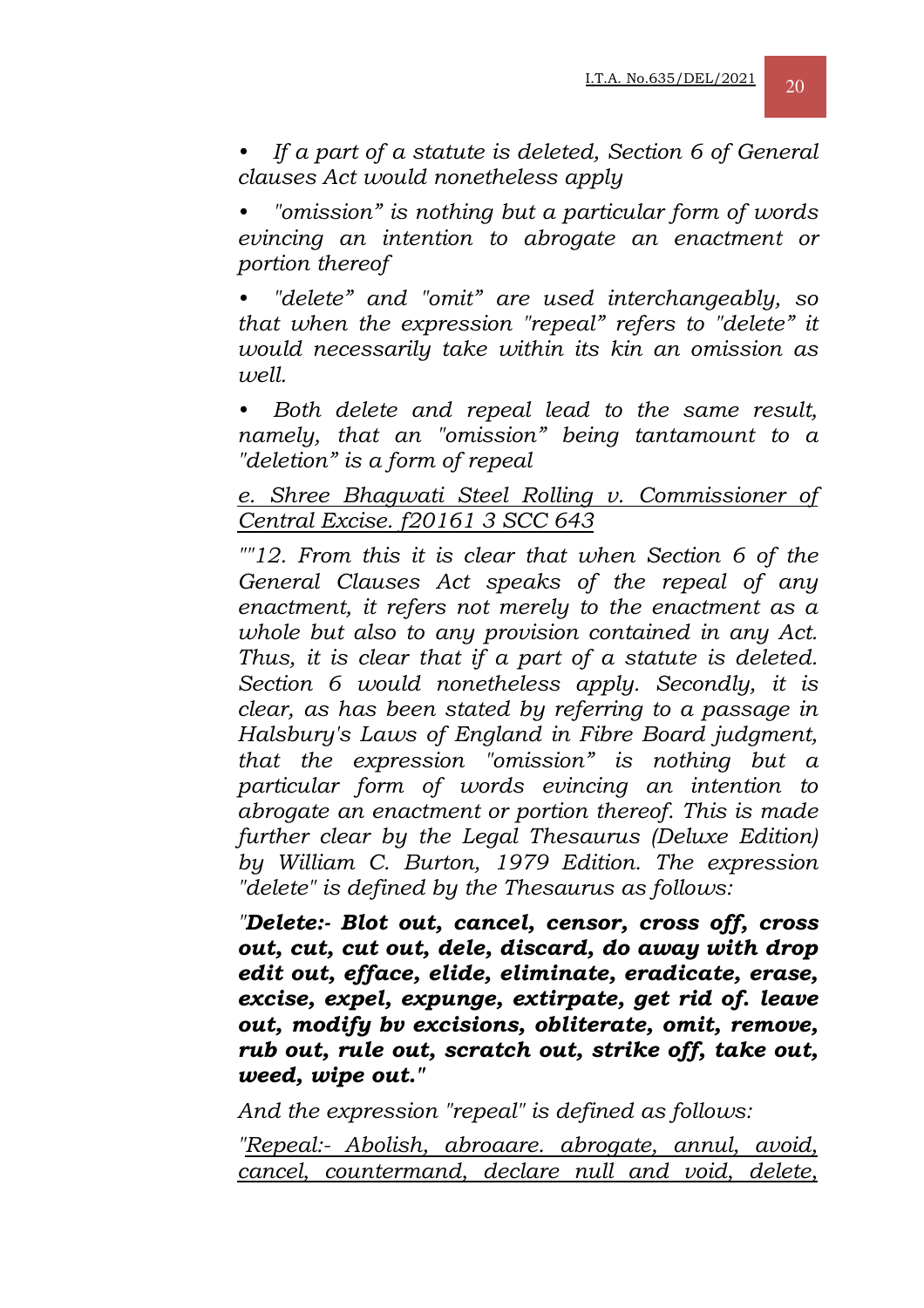*eliminate, formally withdraw, invalidate, make void, negate, nullify, obliterate, officially withdraw.*

*override, overrule, quash, recall, render invalid, rescind, rescindere. retract, reverse, revoke, set aside, vacate, void, withdraw."*

*13. On a conjoint reading of the three expressions "delete", "omit", and "repeal", it becomes clear that "delete" and "omit" are used interchangeably, so that when the expression "repeal" refers to "delete" it would necessarily take within its ken an omission as well. This being the case, we do not find anv substance in the argument that a "repeal" amounts to an obliteration from the very beginning, whereas an "omission" is only in futuro. If the expression "delete" would amount to a "repeal", which the appellant's counsel does not deny, it is clear that a conjoint reading of Halsburv's Laws of England and the Legal Thesaurus cited hereinabvove both lead to the same result, namely, that "omission" being tantamount to a "deletion" is a form of repeal.*

*18. We also find that Section 6 could not possibly apply to the facts in Rayala Corporation's case for yet another reason. Clause 2 of the amendment rules which was referred to in paragraph 14 of the judgment in Rayala Corporation reads as follows:-* 

*"In the Defence of India Rules, 1962, rule 132A (relating to prohibition of dealings in foreign exchange) shall be omitted except as respects things done or omitted to be done under that rule."* 

*19. A cursory reading of clause 2 shows that after omitting Rule 132A of the Defence of India Rules, 1962, the provision contains its own saving clause. This being the case, Section 6 can in any case have no application as Section 6 only applies to a Central Act or regulation "unless a different intention appears". A different intention clearly appears on a reading of clause 2 as only a very limited savings clause is incorporated therein. In fact, this aspect is noticed by the*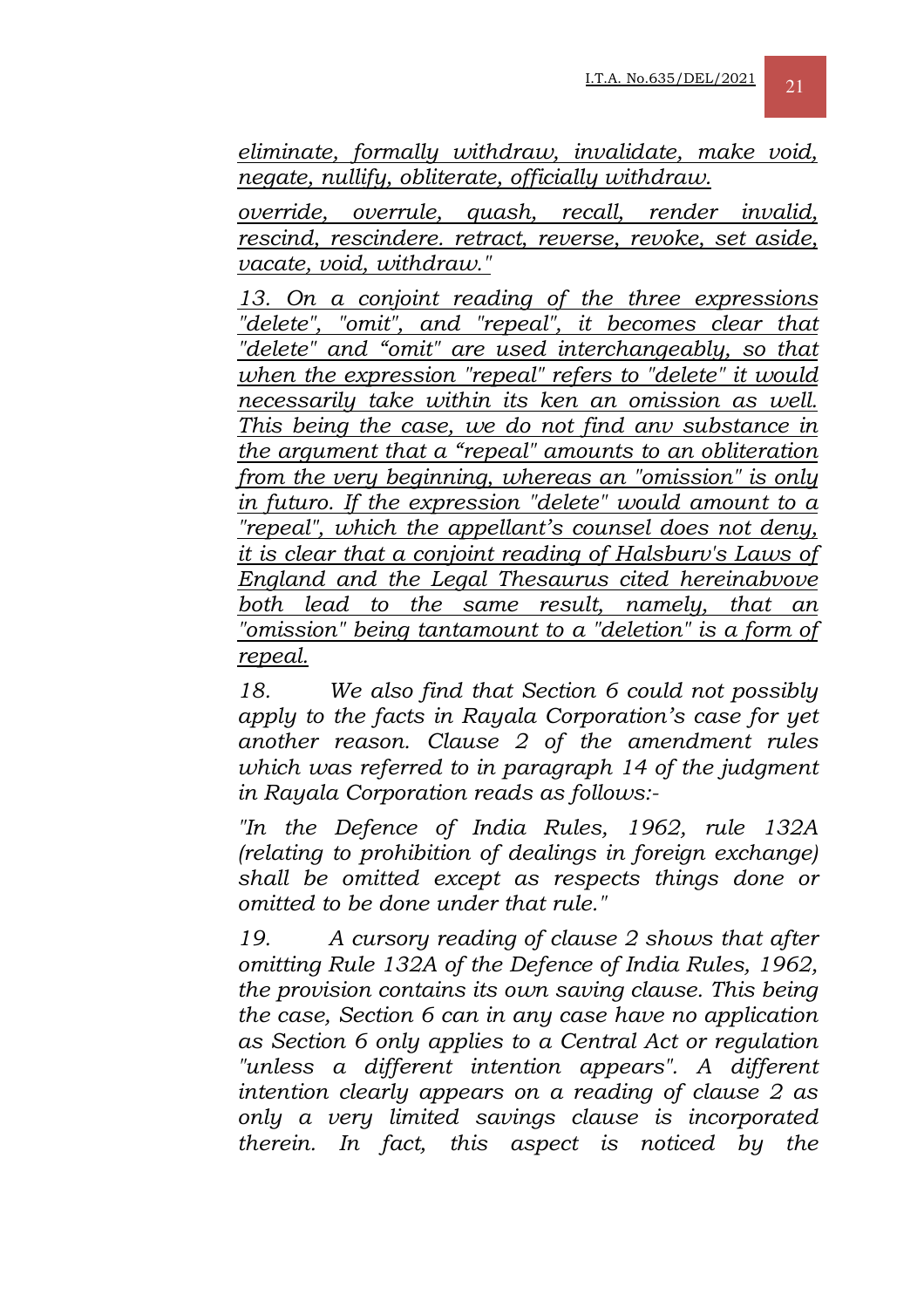*Constitution Bench in paragraph 18 of its judgment, in which the Constitution Bench states:-* 

*"As we have indicated earlier, the notification of the Ministry of Home Affairs omitting Rule 132-A of the D.I.Rs. did not make any such provision similar to that contained in Section 6 of the General Clauses Act."*

*20. It was then urged before us that Section 31 of the Prevention of Corruption Act, 1988 would also lead to the conclusion that Parliament itself is cognizant of the fact that an omission cannot amount to a repeal. Section 31 of the Prevention of Corruption Act, 1988, states as follows:-* 

*"Section 31 - Omission of certain sections of Act 45 of 1860 Sections 161 to 165A (both inclusive) of the Indian Penal Code, 1860 (45 of 1860) shall be omitted, and section 6 of the General Clauses Act, 1897 (10 of1897), shall apply to such omission as if the said sections had been repealed by a Central Act."* 

*21. It is settled law that Parliament is presumed to know the law when it enacts a particular piece of legislation. The Prevention of Corruption Act was passed in the year 1988, that is long after 1969 when the Constitution Bench decision in Rayala Corporation had been delivered. It is, therefore, presumed that Parliament enacted Section 31 knowing that the decision in Rayala Corporation had stated that an omission would not amount to a repeal and it is for this reason that Section 31 was enacted. This again does not take us further as this statement of the law in Rayala Corporation is no longer the law declared by the Supreme Court after the decision in the Fibre Board's case. This reason therefore again cannot avail the appellant.* 

*23. Fibre Board case is a recent judgment which, as has correctly been argued by Shri RadhaKrishnan, learned Senior Counsel on behalf of the Revenue, clarifies the law in holding that an omission would amount to a repeal. The converse view of the law has*  led to an omitted provision being treated as if it never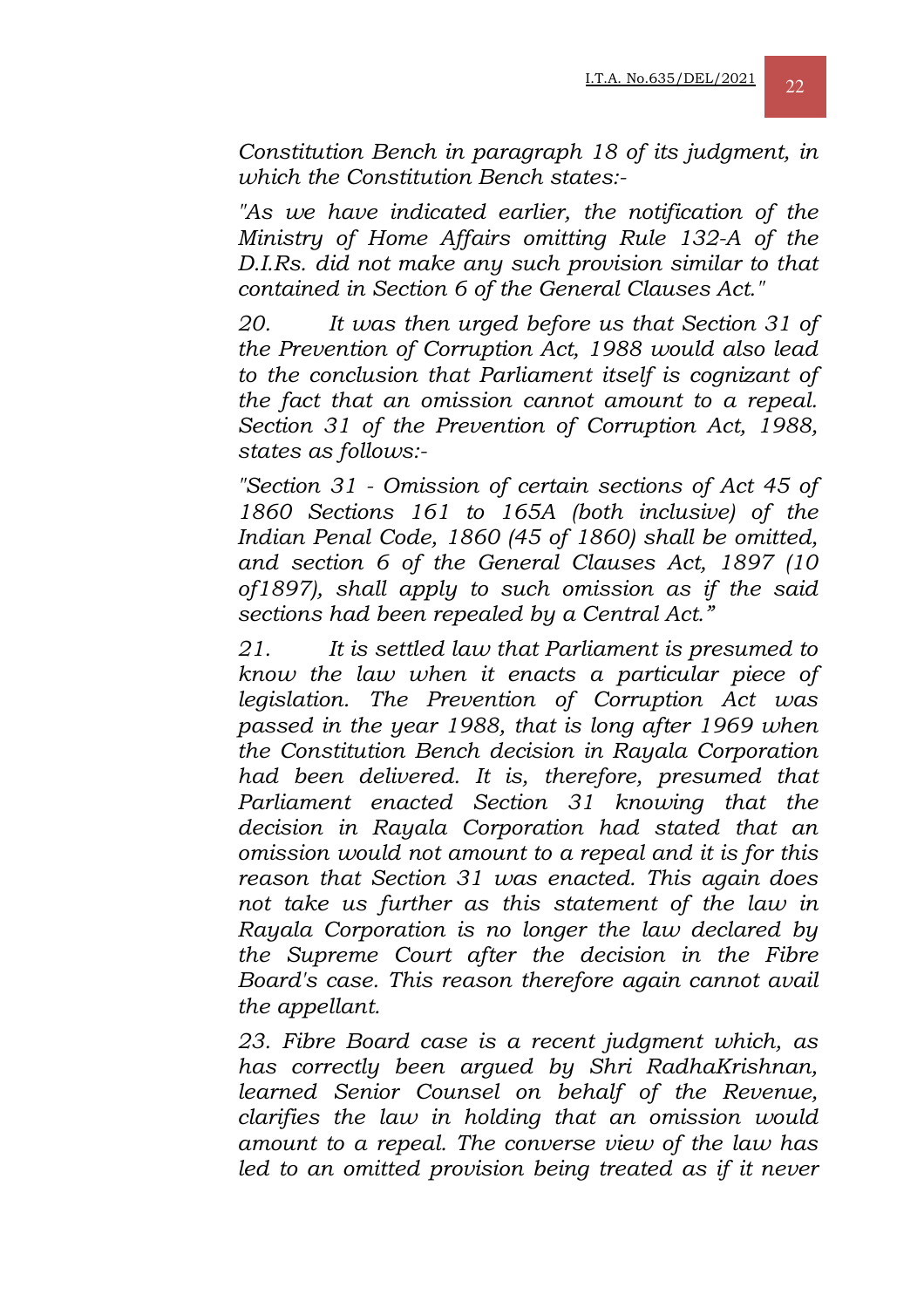*existed, as Section 6 of the General Clauses Act would not then apply to allow the previous operation of the provision so omitted or anything duly done or suffered thereunder. Nor may a legal proceeding in respect of any right or liability be instituted, continued or enforced in respect of rights and liabilities acquired or incurred under the enactment so omitted. In the vast majority of cases, this would cause great public mischief, and the decision of Fibre Board case is therefore clearly delivered by this Court for the public good, being, at the very least a reasonably possible view. Also, no aspect of the question at hand has remained unnoticed. For this reason also we decline to accept Shri Aggarwal's persuasive plea to reconsider the judgment in Fibre Board case. This being the case, it is clear that on point one the present appeal would have to be dismissed as being concluded by the decision in Fibre Board case."* 

*34. Shri Radhakrishnan, learned senior advocate appearing on behalf of the revenue found it extremely difficult to argue that the aforesaid judgment was wrong. He therefore asked us to limit the effect of the judgment when it further held that after omission of the aforesaid Rules with effect from 1.3.2001 no proceedings could have been initiated thereunder. In this submission he is correct for the simple reason that the Gujarat High Court followed Rayala Corporation in holding that "omissions" would not amount to "repeals", which this Court has now clarified is not the correct legal position."* 

*f- Fibre Boards (PI Ltd.. Bangalore v. Commissioner of Income Tax. Bangalore. f20151 10 SCC .333: "31. First and foremost, it will be noticed that two reasons were given in Rayala Corporation (P) Ltd. for distinguishing the Madhya Pradesh High Court judgment. Ordinarily, both reasons would form the ratio decidendi for the said decision and both reasons would be binding upon us. But we find that once it is held that Section 6 of the General Clauses Act would itself not apply to a rule which is subordinate legislation as it applies only to a Central Act or Regulation, it would be wholly*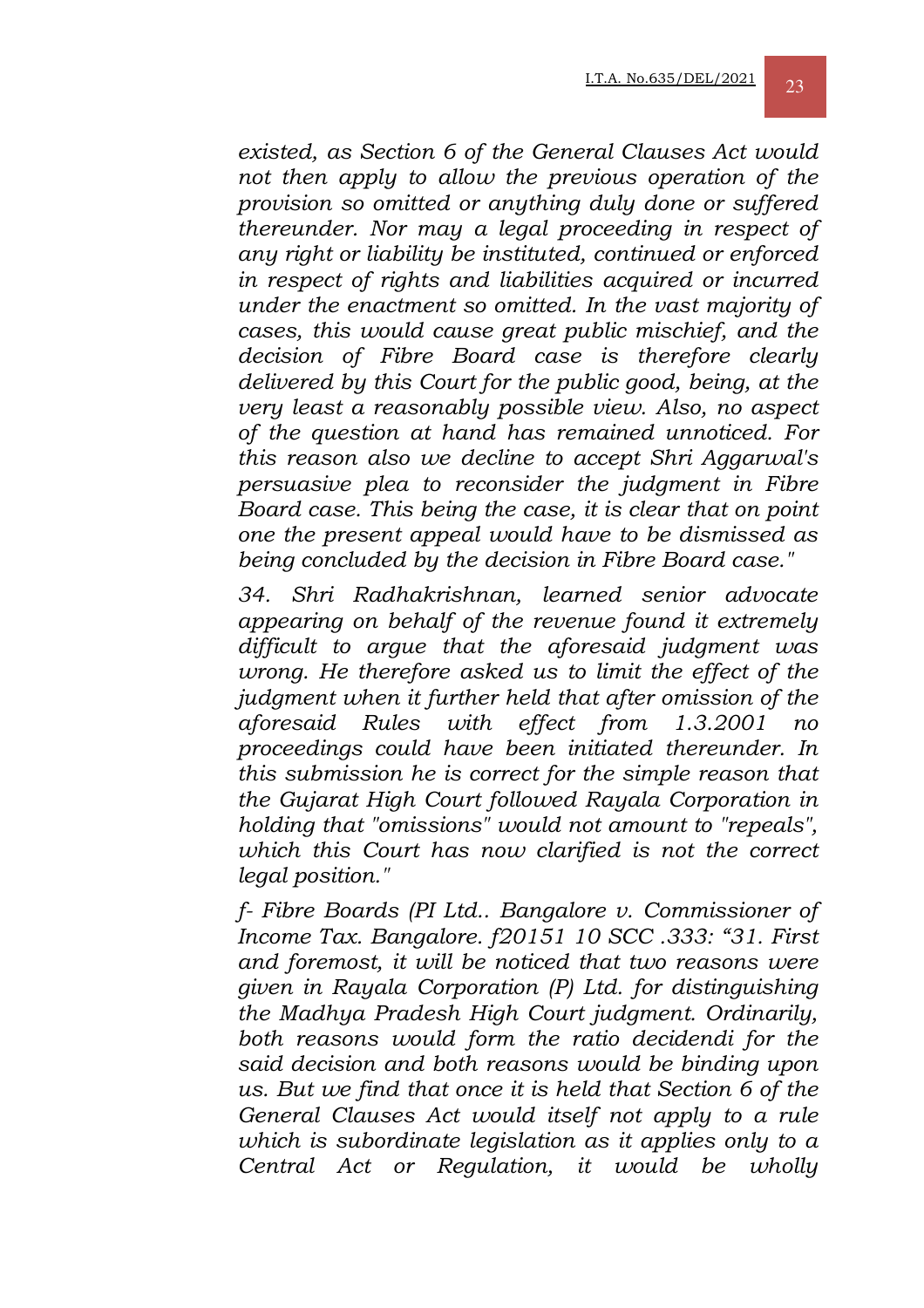*unnecessary to state that on a construction of the word "repeal" in Section 6 of the General Clauses Act, "omissions" made by the legislature would not be included. Assume, on the other hand, that the Constitution Bench had given two reasons for the nonapplicability of Section 6 of the General Clauses Act. In such a situation, obviously both reasons would be ratio decidendi and would be binding upon a subsequent bench. However, once it is found that Section 6 itself would not apply, it would be wholly superfluous to further state that on an interpretation of the word "repeal", an "omission" would not he included. We are, therefore, of the view that the second socalled ratio of the Constitution Bench in Ravala Corporation (PI Ltd. cannot be said to he a ratio decidendi at all and is really in the nature of obiter dicta.* 

*32. Secondly, we find no reference to Section 6A of the General Clauses Act in either of these Constitution Bench judgments. Section 6A reads as follows:* 

*"6A. Repeal of Act making textual amendment in Act or Regulation - Where any Central Act or Regulation made after the commencement of this Act repeals any enactment by which the text of any Central Act or Regulation was amended by the express omission, insertion or substitution of any matter, then, unless a different intention appears, the repeal shall not affect the continuance of any such amendment made by the enactment so repealed and in operation at the time of such repeal."* 

*33. A reading of this Section would show that a repeal by an amending Act can be by way of an express omission. This being the case, obviously the word ''repeal" in both Section 6 and Section 24 would, therefore, include repeals bv express omission. The absence of any reference to Section 6A, therefore, again undoes the binding effect of these two judgments on an application of the 'per incuriam' principle.* 

*34. Thirdly, an earlier Constitution Bench judgment referred to earlier in this judgment, namely,*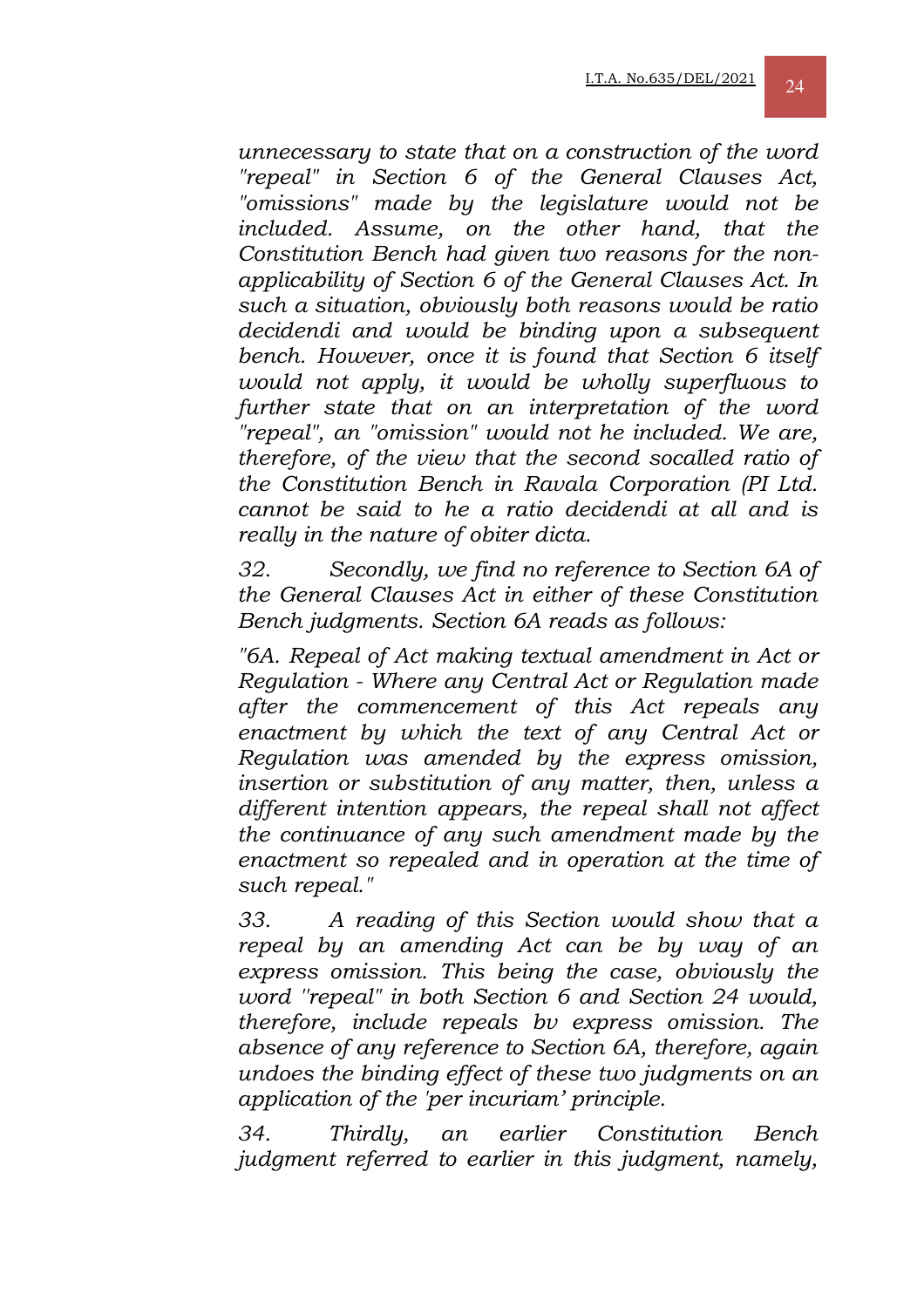*State of Orissa v. M.A. Tulloch & Co., [1964) 4 SCR 461 has also been missed. The Court there stated:* 

*"....Now, if the legislative intent to supersede the earlier law is the basis upon which the doctrine of implied repeal is founded could there be any incongruity in attributing to the later legislation the same intent which Section 6 presumes where the word 'repeal' is expressly used. So far as statutory construction is concerned, it is one of the cardinal principles of the law that there is no distinction or difference between an express provision and a provision which is necessarily implied, for it is only the form that differs in the two cases and there is no difference in intention or in substance. A repeal may be brought about by repugnant legislation, without even any reference to the Act intended to be repealed, for once legislative competence to effect a repeal is posited, it matters little whether this is done expressly or inferentially or by the enactment of repugnant legislation. If such is the basis upon which repeals and implied repeals are brought about it appears to us to be both logical as well as in accordance with the principles upon which the rule as to implied repeal rests to attribute to that legislature which effects a repeal by necessary implication the same intention as that which would attend the case of an express repeal. Where an intention to effect a repeal is attributed to a legislature then the same would, in our opinion, attract the incident of the saving found in Section 6 for the rules of construction embodied in the General Clauses Act are, so to speak, the basic assumptions on which statutes are drafted " (At page 484) 35. The two later Constitution Bench judgments also did not have the benefit of the aforesaid exposition of the law. It is clear that even an implied repeal of a statute would fall within the expression "repeal'' in Section 6 of the General Clauses Act. This is for the reason given by the Constitution Bench in M.A. TuIIoch & Co. that only the form of repeal differs but there is no difference in intent or substance. If even an implied repeal is covered by the expression "repeal", it is clear that repeals may take any form and so long as a*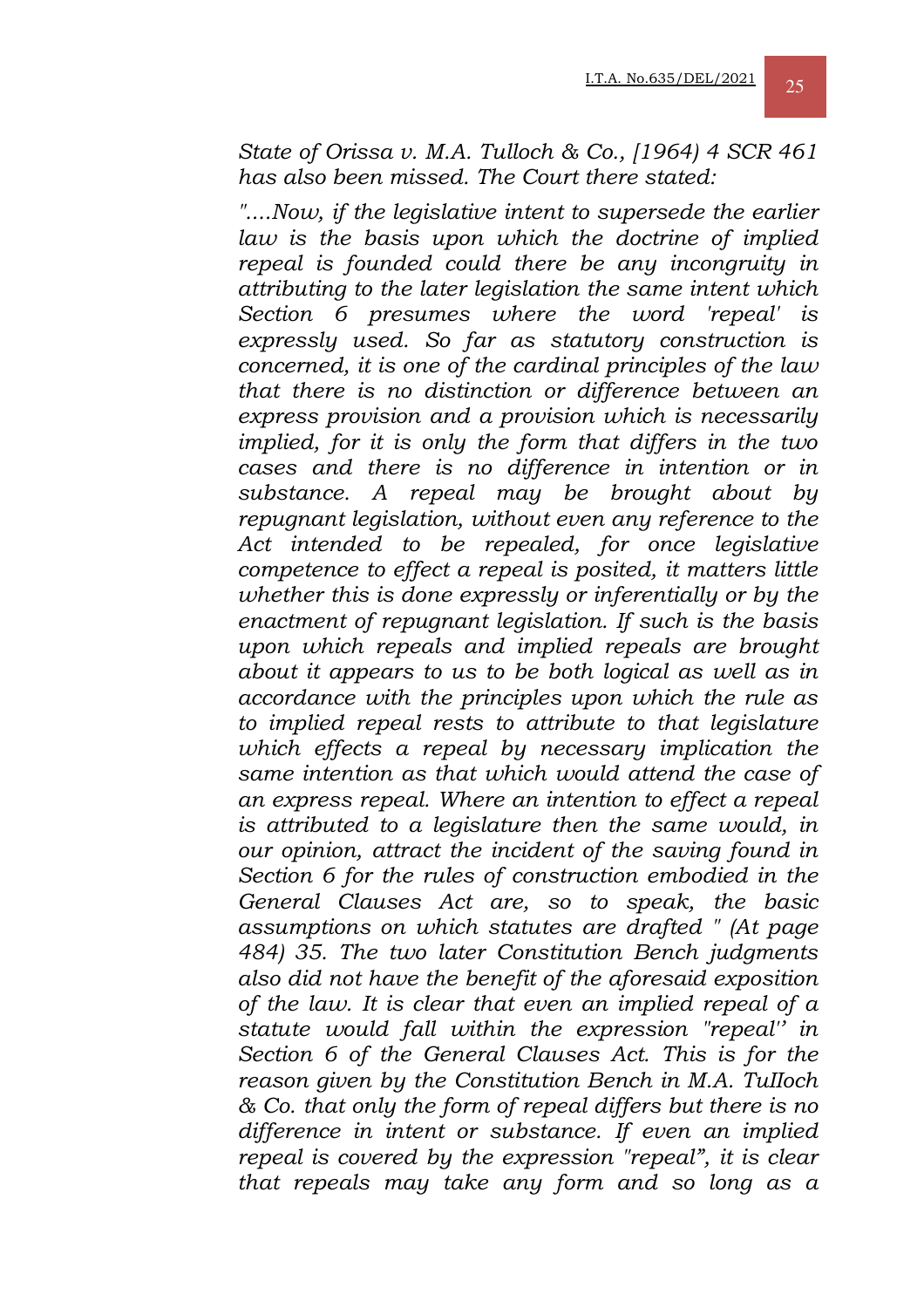*statute or part of it is obliterated, such obliteration would be covered by the expression "repeal" in Section 6 of the General Clauses Act."* 

6. On the other hand, ld. CIT-DR strongly relied upon the order of the DRP and submitted that the provision of Section 92BA sub-clause (i) has been omitted by the Finance Act, 2017 w.e.f. 01.04.2017, i.e., for the Assessment Year 2017- 18. Here the transaction pertains to Assessment Year 2016- 17 and during that period the provision of Section 92BA subclause (1) was there in the statute. If the provision has been omitted from a particular date then it applies prospective and not retrospective. In support, she relied upon the judgment of **Sobha City vs. ACIT in ITA No.2936/Bang/2018** in which the case was restored to the file of the Assessing Officer with the direction to examine the claim of expenditure in accordance with the provision of Section 40A(2) of the IT Act. She also placed reliance upon the decision rendered by the Mumbai Bench of Tribunal in the case of **Firemenich Aromatics India Pvt. Ltd. vs. ACIT in ITA No. 348/Mum/2014 dated 15.07.2020** in which the decision rendered by the Hon'ble Apex Court in the case of Fiber Bores Pvt. Ltd. (2015) 52 Taxmann.com 135. Further, she placed reliance in the case of **M/s. Shree Bhagwati Steel Rolling Mills Ltd. (CA No.4280/2007 dated 24.11.2015** which were not considered by the Tribunal as well as the by Hon'ble High Court in the case of Texport Overseas Pvt. Ltd. in ITA No.392/2018 dated 12.21.2019.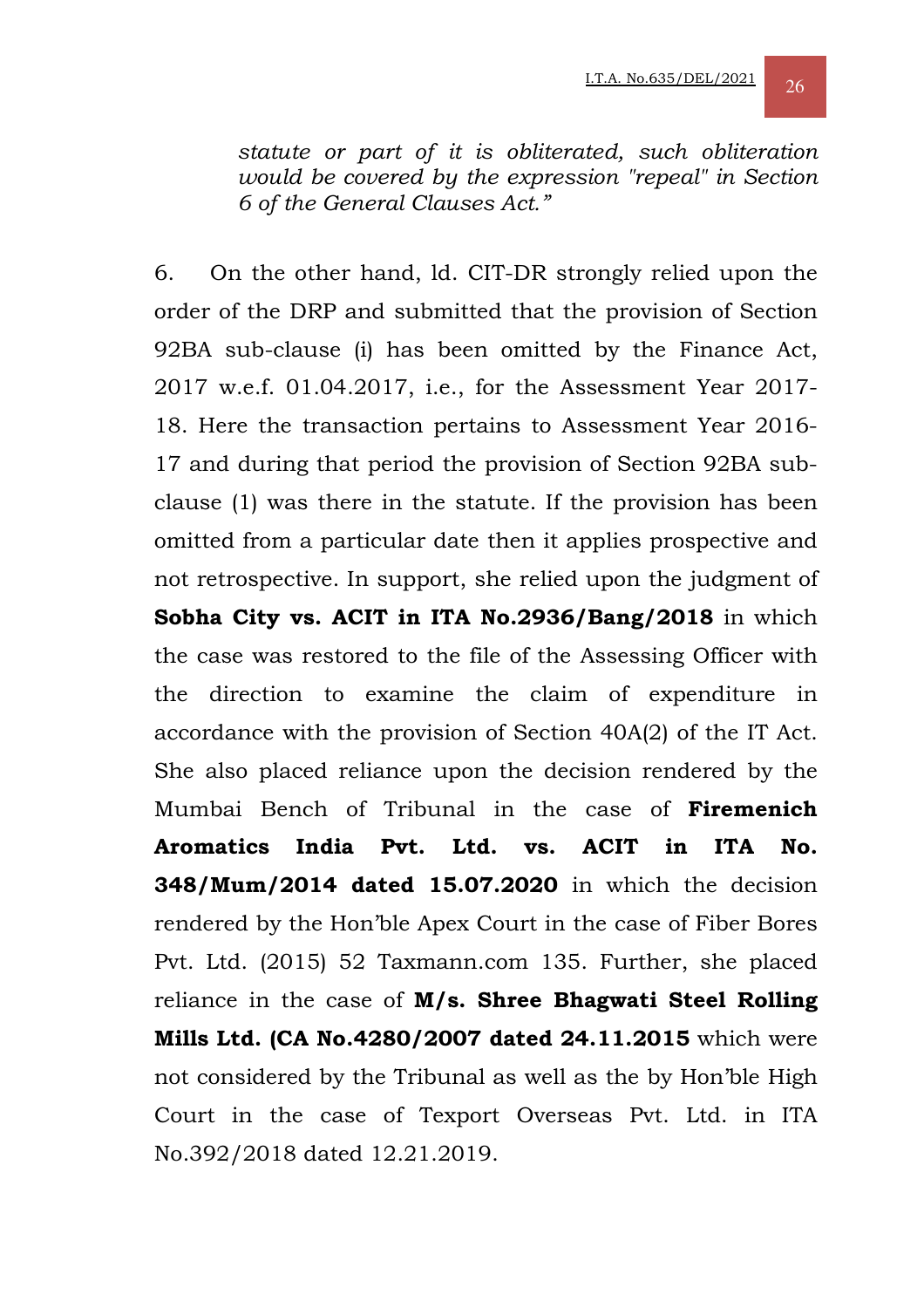7. We have heard the rival submissions and also perused the relevant facts arising out from the records on the legal issue raised by the ld. counsel. It is an undisputed fact that the SDT for purchase of office space as inventory was by way of Slump Sale of a going concern w.e.f. 28th March, 2016. The assessee's case was selected for scrutiny on 21.07.2017 and reference to the TPO was made for determination of Arm's Length Price of SDT after seeking approval of PCIT on 29.11.2018. The core argument of the ld. counsel is that, once the reference which has been made under clause (i) of Section 92BA, itself has been omitted from the statute, therefore, it is deemed that the said clause was never part of the Act and any proceedings commenced under the omitted provision cannot be enforced or action can be taken thereafter. In support, the judgment of Hon'ble Karnataka High Court has been relied upon in the case of **PCIT vs. Textport Overseas Pvt. Ltd., reported in (2020) 114 taxmann.com 568 (Karnataka)** and catena of ITAT Judgments cited supra, the relevant text of which have already been incorporated above. The Finance Act 2017 has omitted SDT whereby any expenditure in respect of which payment has been made or has to be made to a person referred to in clause (b) of sub-Section (ii) of Section 40. It has been omitted w.e.f. 01.04.2017. This precise issue had come up for consideration before the Hon'ble Karnataka High Court wherein the Hon'ble High Court have held that when *clause (i)*  of Section 92BA have been omitted by the Finance Act, 2017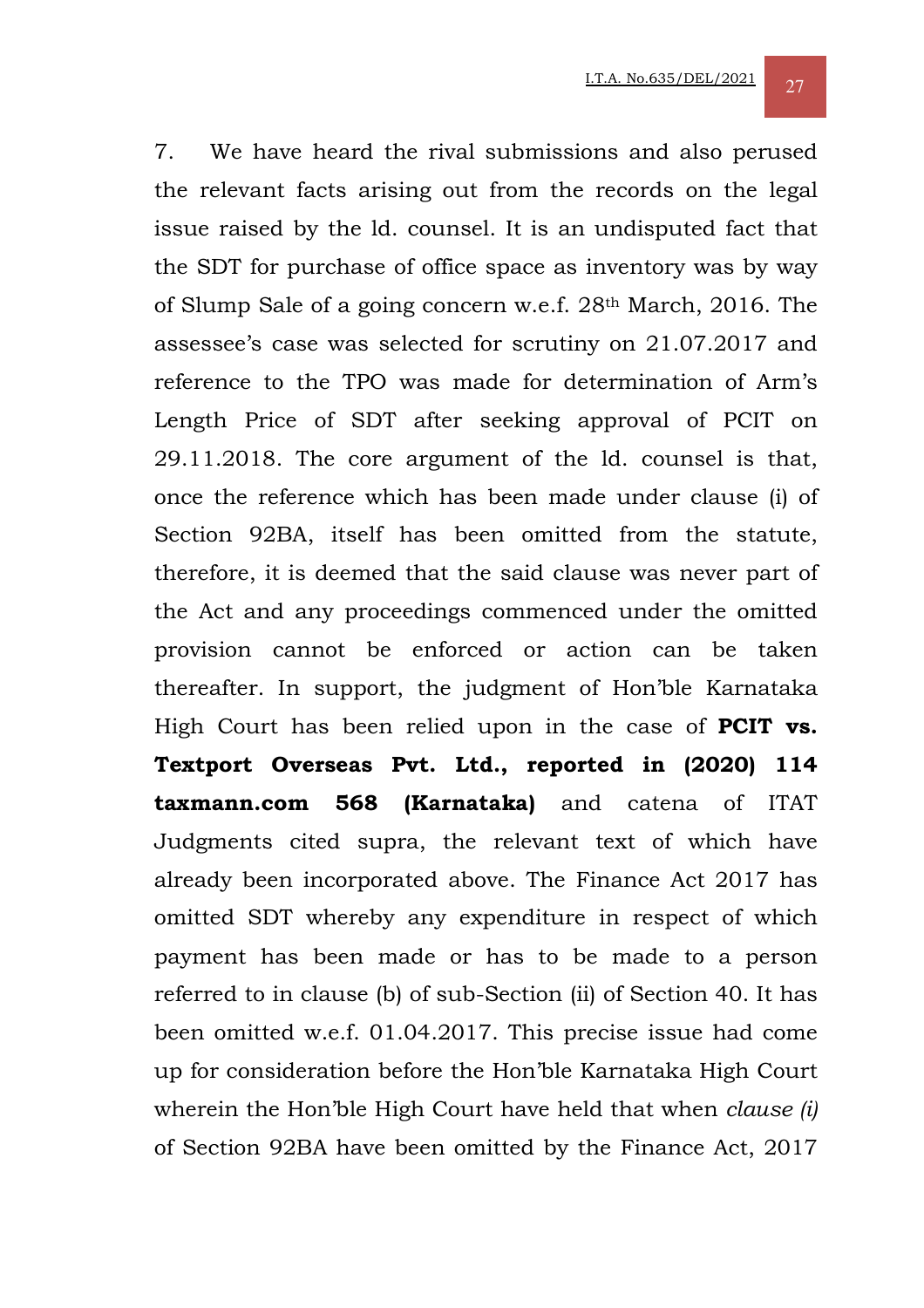w.e.f. 01.04.2017 from the statute, the resultant effect is that, it had never been passed and to be considered as a law never been existed and therefore order of TPO u/s.92BA could be invalid and bad in law, While coming to this conclusion the Hon'ble High Court has referred and relied upon the judgment of Hon'ble Supreme Court in the case of **Kolhapur Canesugar Works Ltd. & Anr. v. Union of India & Ors., (2000) 2 SCC 536.** 

8. Though, this judgment of **PCIT vs. Textport Overseas Pvt. Ltd** (supra) clearly clinches the issue in favour of the assessee and will apply mutatis mutandis in the present appeal also. However, we deem fit to deal with the relevant law on this point. The amendment made in the Act which has the effect of omitting a clause from the statute has to be read in light with Section 6 of the General Clauses Act. As per section 6 of the General Clauses Act, if an amendment for omission has a provision therein that pending proceedings shall continue then such a proceeding will continue. However, in the absence of any such provision in the statue or in the rule, the pending proceeding will lapse. Section 6 and 6A of the General Clauses Act for sake of ready reference are reproduced herein below:-

*"6 Effect of repeal. Where this Act, or any [Central Act] or Regulation made after the commencement of this Act, repeals any enactment hitherto made or hereafter to be made, then, unless a different intention appears, the repeal shall not* 

*(a) revive anything not in force or existing at the time at*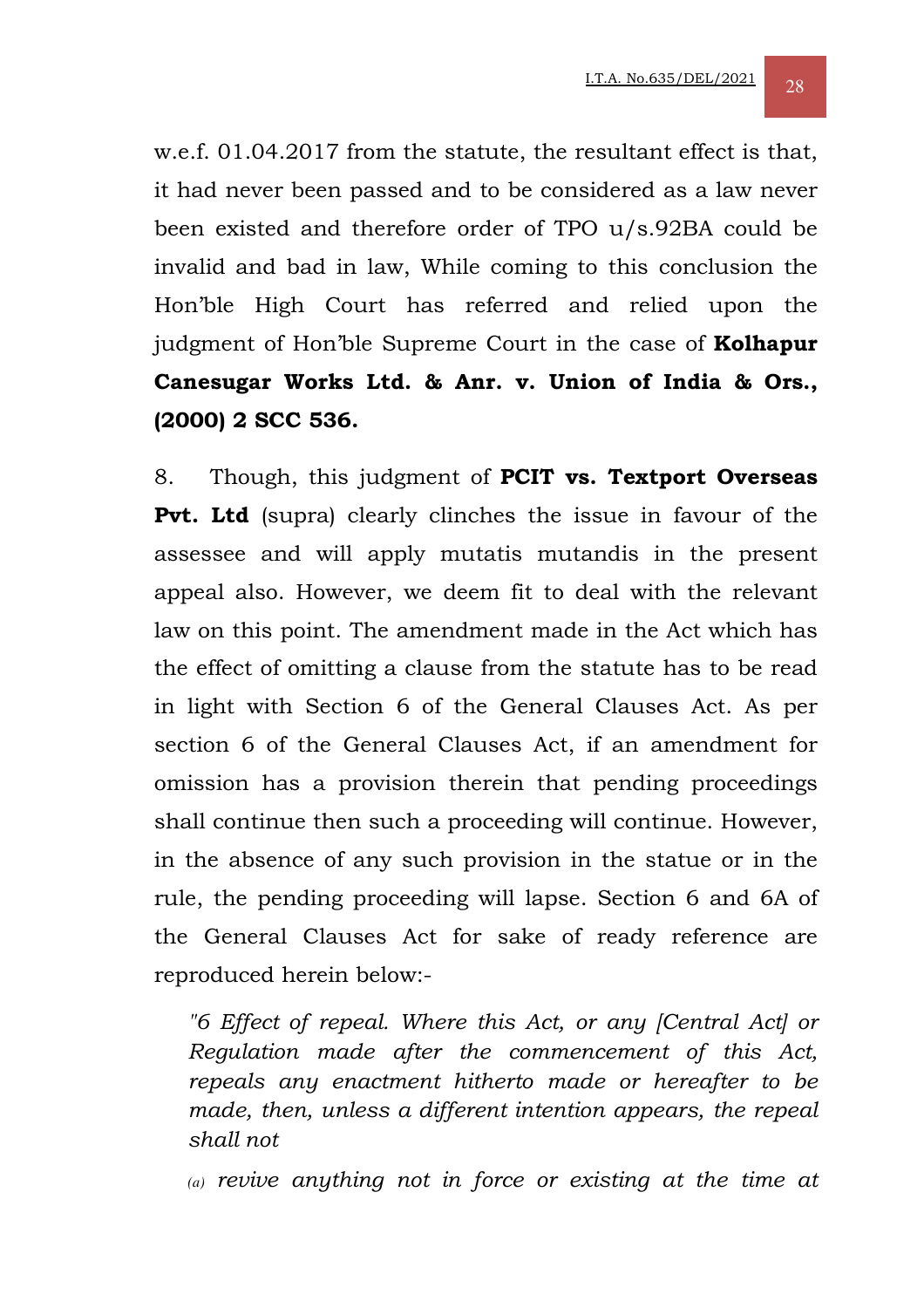#### *which the repeal takes effect; or*

*(b) affect the previous operation of any enactment so repealed or anything duly done or suffered thereunder; or* 

*(c) affect any right, privilege, obligation or liability acquired, accrued or incurred under any enactment so repealed; or* 

*(d) affect any penalty, forfeiture or punishment incurred in respect of any offence committed against any enactment so repealed; or* 

*(e) affect any investigation, legal proceeding or remedy in respect of any such right, privilege, obligation, liability, penalty, forfeiture or punishment as aforesaid,* 

*and any such investigation, legal proceeding or remedy may be instituted, continued or enforced, and any such penalty, forfeiture or punishment may be imposed as if the repealing Act or Regulation had not been passed."* 

*[6A. Repeal of Act making textual amendment in Act or Regulation.—Where any [Central Act] or Regulation made after the commencement of this Act repeals any enactment by which the text of any [Central Act] or Regulation was amended by the express omission, insertion or substitution of any matter, then, unless a different intention appears, the repeal shall not affect the continuance of any such amendment made by the enactment so repealed and in operation at the time of such repeal.* 

9. Ergo, for the purpose of present issue involved, clause (a) of Section 6 of the General Clauses Act is applicable which provides that the effect of the repeal shall not revive anything not in force or existing at the time of repeal takes effect. Section 6A provides that where any Act or Regulation repeals any enactment by which the text of any Act or Regulation is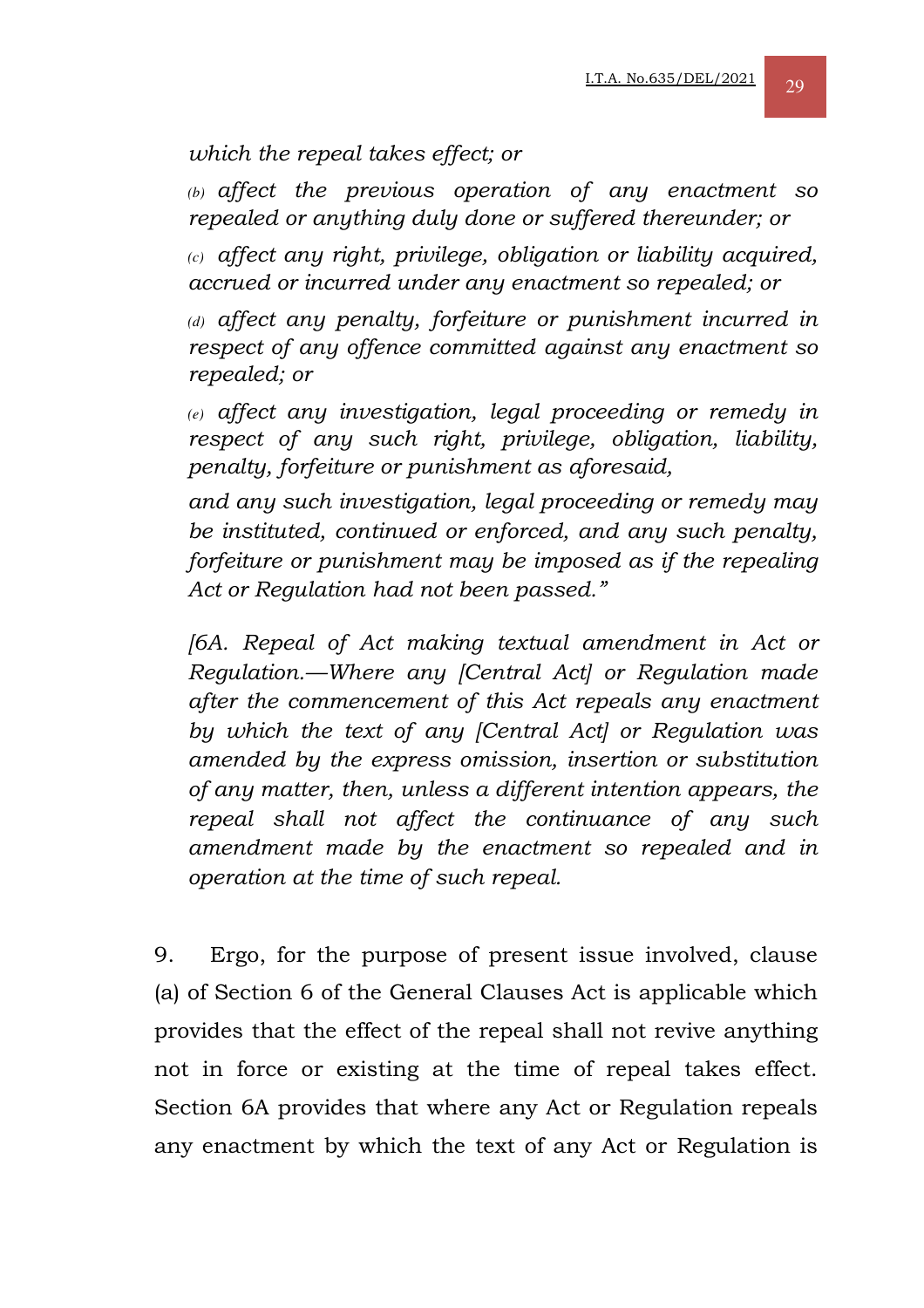amended by express omission and unless a different intention appears, the repeal shall not affect the continuance of any such amendment made by the enactment so repealed and in operation at the time of such repeal. There is absolutely no saving clause while omitting *(i)* of Section 92BA by the Finance Act, 2017. The Constitutional Bench of **Hon'ble Supreme Court in the case of Kolhapur Canesugar Works Ltd. & Anr. v. Union of India & Ors., (2000) 2 SCC 536** has observed and held as under:

*"37. The position is well known that at common law, the normal effect of repealing a statute or deleting a provision is to obliterate it from the statute-book as completely as if it had never been passed, and the statute must be considered as a law that never existed. To this rule, an exception is engrafted by the provisions of Section 6(1). If a provision of a statute is unconditionally omitted without a saving clause in favour of pending proceedings, all actions must stop where the omission goes into effect, it cannot be granted afterwards. Savings of the nature contained in section 6 or in special Acts may modify the position. Thus the operation or repeal or deletion or to the future and the past largely depends on the savings applicable. In a case where a particular provision in a statute is omitted and in its place another provision dealing with the same contingency is introduced without a saving clause in favour of pending proceedings then it can be reasonable inferred that the intention of the legislature is that the pending proceedings shall not continue but fresh proceedings for the same purpose may be initiated under the new provision."* 

10. Thus, if a provision or statute is unconditionally omitted without any saving clause in favour of the pending proceedings, all actions must stop where such an omission is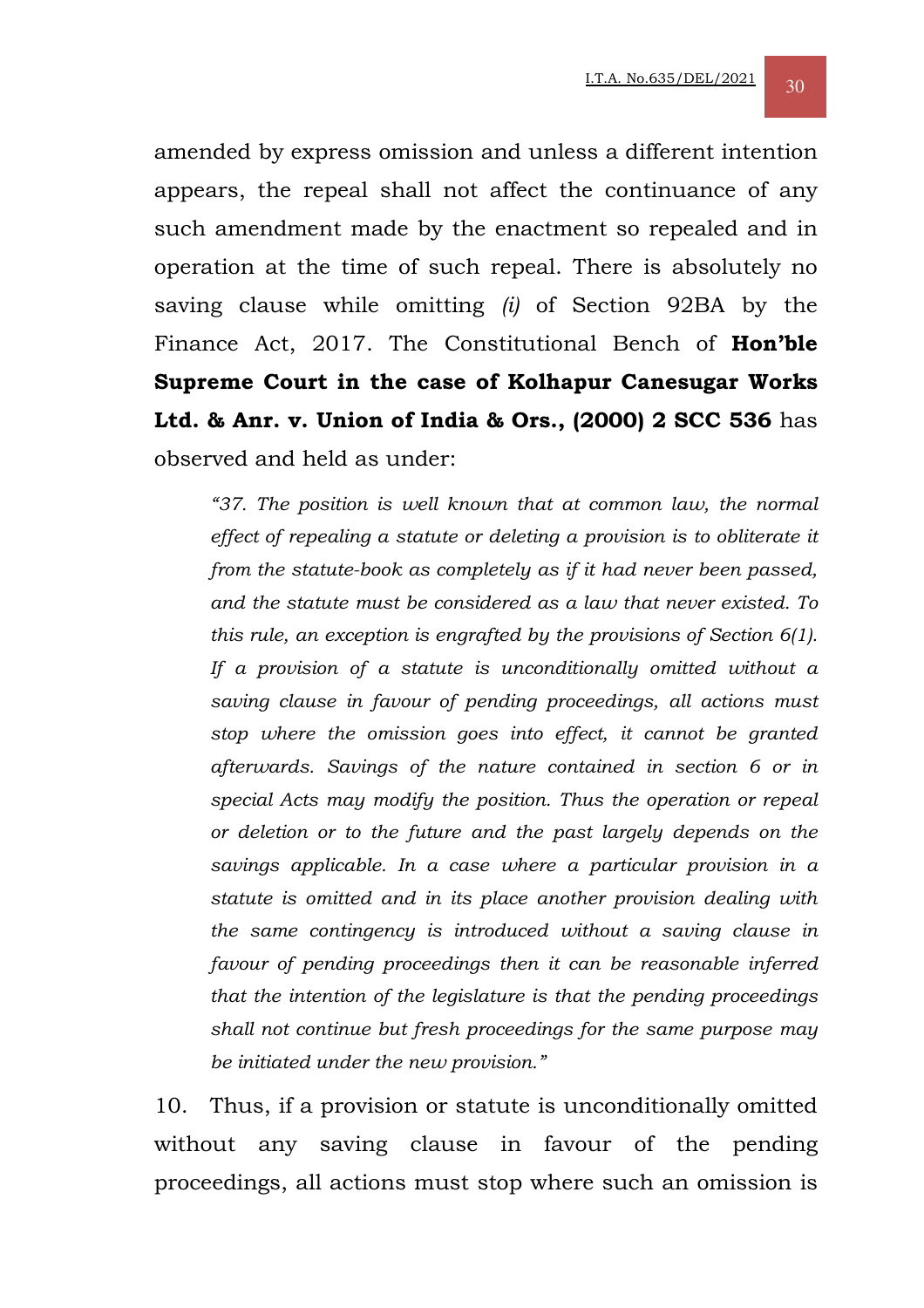found, especially when action has been taken after the provision has been omitted. During the course of argument a reference was made to the judgment of Hon'ble Supreme Court in the case of **Fiber Boards (P) Ltd., Bangalore v. Commissiioner of Income Tax, Bangalore, (2015) 10 SCC 333** and **Shree Bhagwati Steel Rolling v. Commissioner of Central Excise (2016) 3 SCC 643** to convass the point that the earlier judgments of Constitutional Bench in the case of **Rayala Corporation Pvt. Ltd., 1970 SCR 1 (69)** and **Kohlapur Cane Sugar [supra]** have been not followed or have been overruled. First of all, nowhere the Hon'ble Apex Court in both the judgments have overruled earlier two judgment of the Constitutional bench of the Hon'ble Apex Court rather they have explained it in detail and went on to held that the word repealed in both section of 6A and Section 24 of General Clauses Act would include repeals by expression 'omission' and the expression 'delete and omission' are used interchangeably.

11. However, it would be apposite to understand the judgments relied upon in terms of their facts and ratio and thereafter apply the same to the facts of the appellant. In the case of Fibre Boards (P) Ltd. Bangalore v. Commissioner of Income Tax, Bangalore, (supra) the appellant had an industrial unit at Thane which was a notified urban area. With a view to shift its industrial undertaking from an urban area to a non-urban area, it sold its land, building and plant and machinery situated at Thane and earned capital gain and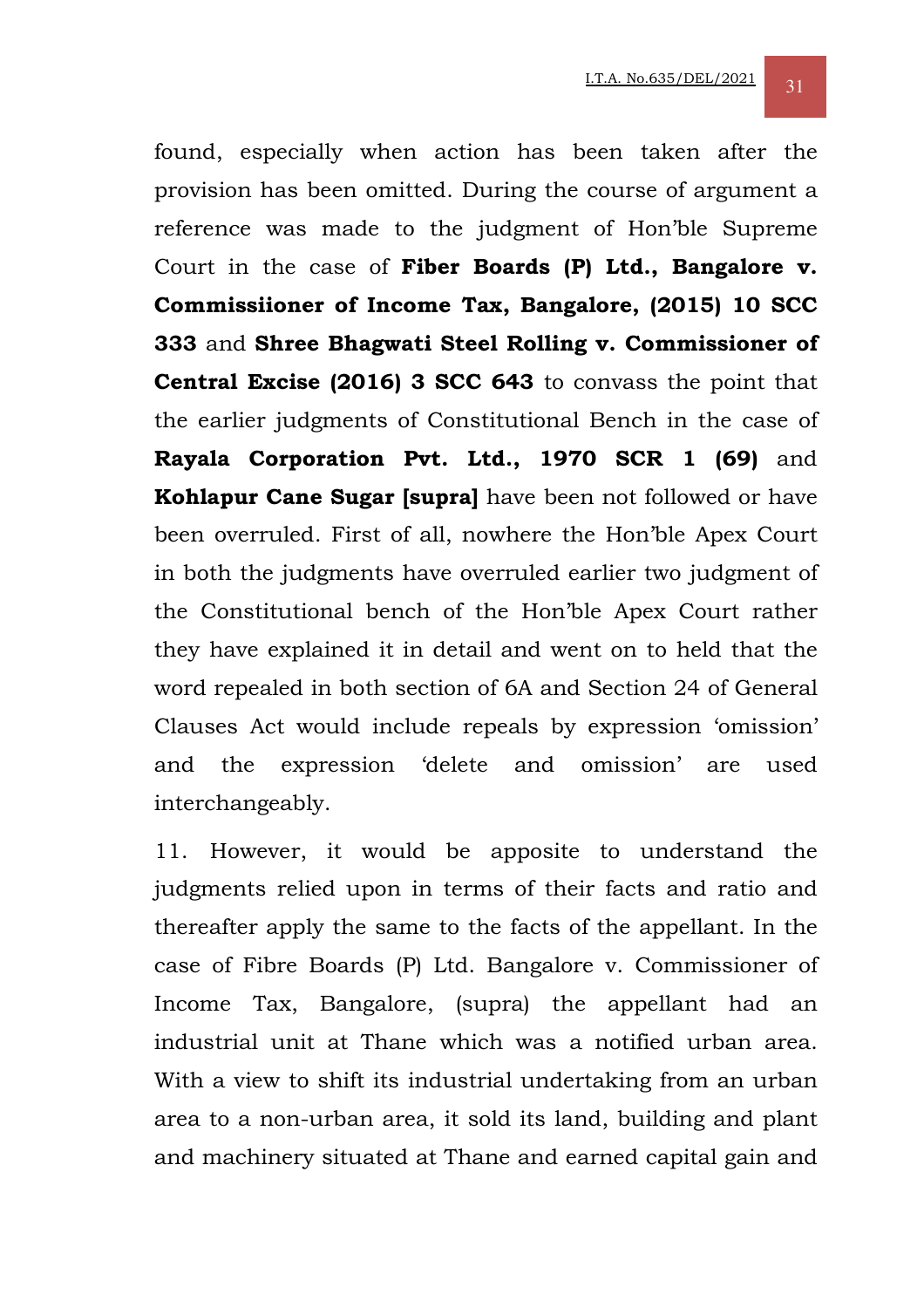claimed exemption under section 54G. Chapter XXII-B of the Income Tax Act, prior to 1.4.1988, contained section 280ZA which when read with the definition of "urban area" in section 280Y(d) and notification dated 22.9.1967 issued under section 280Y(d) by which Thane had been declared to be an urban area for the purpose of Chapter XXII- B, gave to a person who shifted from an urban area to another area, a tax credit certificate with reference to the tax payable by the company on income-tax chargeable under capital gains and would be given relief accordingly. The Appellant contended that section 54G was inserted on 1.4.1988 and at the same time section 280ZA was omitted and that therefore Section 24 of the General Clauses Act would be attracted to the notification dated 22.09.1967. That notification would inure to the benefit of the appellant for the purpose of claiming exemption under Section 54G. Section 280Y (d) which was omitted with effect from 1990, had been so omitted because it had been rendered redundant with the omission of section 280ZA. The revenue relied upon Rayala Corporation (P) Ltd. 1970 SCR (1) 639 and M.R. Pratap v. Director of Enforcement, New Delhi, (1969) 2 SCC 412 which was followed in Kolhapur Canesugar Works Ltd. & Anr. v. Union of India & Ors., (2000) 2 SCC 536 and argued that an "omission" would not amount to "repeal" and that since the present case was concerned with the omission of Section 280ZA, section 24 of general clauses act would have no application as it only applied to `repeals' and not 'omissions', and also that it saved rights that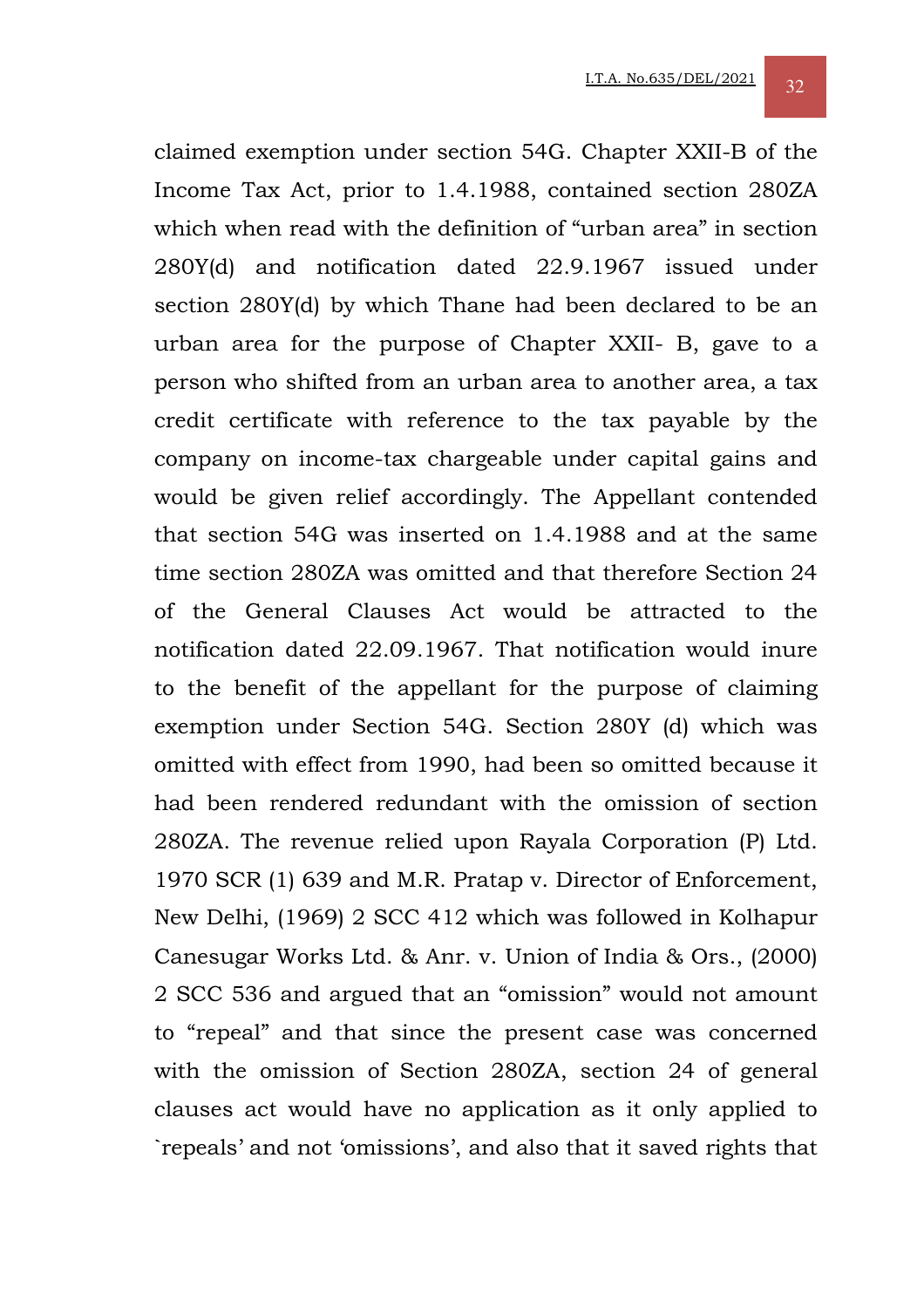were given by subordinate legislation, and as the notification dated 22.9.1967 did not by itself confer any right on the appellant, section 24 of the General Clauses Act would not be attracted.

11.1 The Apex Court in the case of Fibre Boards (supra) was of the view that there is no need for the later enactment to state in express terms that an earlier enactment has been repealed by using any particular set of words or form of drafting but that if the legislative intent to supersede the earlier law is manifested by the enactment of provisions as to effect such supersession, then there is in law a repeal notwithstanding the absence of the word 'repeal' in the later statute. Repeals may take any form and so long as a statute or part of it is obliterated, such obliteration would be covered by the expression "repeal" in Section 6 of the General Clauses Act. All that is required is that an intention to abrogate the enactment or portion in question should be clearly shown.

11.2 The Apex Court held that the idea of omitting section 280ZA and introducing Section 54G on the same date was to do away with the tax credit certificate scheme together with the prior approval required by the Board and to substitute the repealed provision with the new scheme contained in Section 54G.Once Section 280ZA is omitted from the statute book, section 280Y (d) having no independent existence would for all practical purposes also be "dead". On this reasoning, the Apex Court decided in favour of the appellant by holding that omission of section 280ZA and its re-enactment with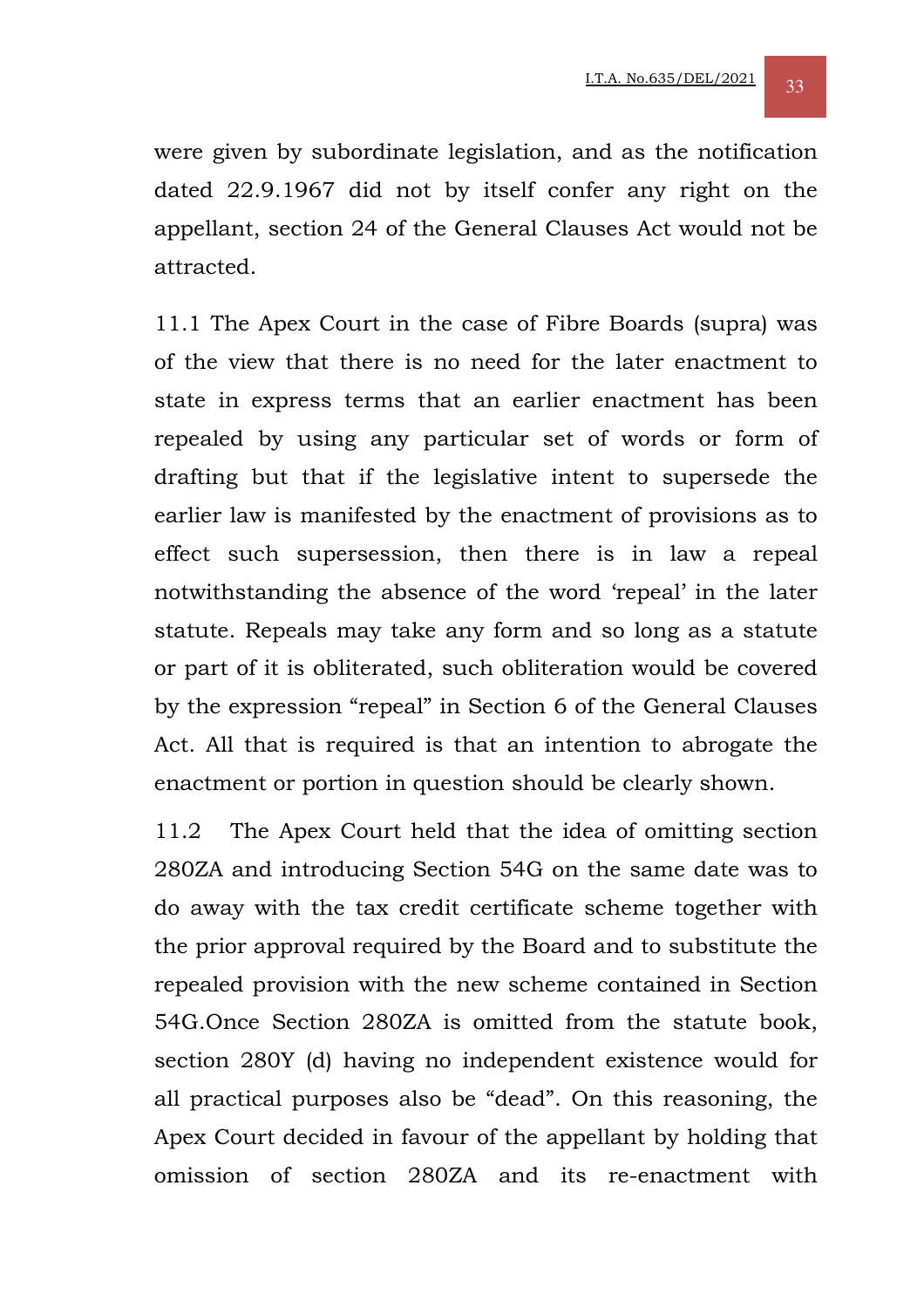modification in section 54G, section 24 of the General Clauses Act would apply, and the notification dated 22.9.1967 would be continued under and for the purposes of Section 54G.

11.3 The Apex court while rendering its decision in the aforesaid case held that in Rayala Corporation, what fell for decision was whether proceedings could be validly continued on a complaint in respect of a charge made under Rule 132A of the Defence of India Rules, which ceased to be in existence before the accused were convicted in respect of the charge made under the said rule. It stated that once it is held by the constitution bench in Rayala that section 6 itself would not apply, it would be wholly superfluous to further state that on an interpretation of the word "repeal", an "omission" would not be included and therefore the second so- called ratio of the Constitution Bench in Rayala Corporation cannot be said to be a *ratio decidendi* at all and is really in the nature of obiter dicta. The Apex Court was of the opinion that the word "repeal" in both section 6 and section 24 would include repeals by express omission. An implied repeal is covered by the expression "repeal" and repeals may take any form and so long as a statute or part of it is obliterated, such obliteration would be covered by the expression "repeal" in section 6 of the General Clauses Act. The Apex Court also stated that there is no reference to Section 6A of the General Clauses Act in either of these Constitution Bench judgments (Rayala Corp (supra) and Kolhapur Canesugar Works Ltd. (supra)) and the absence of any reference to section 6A, therefore, again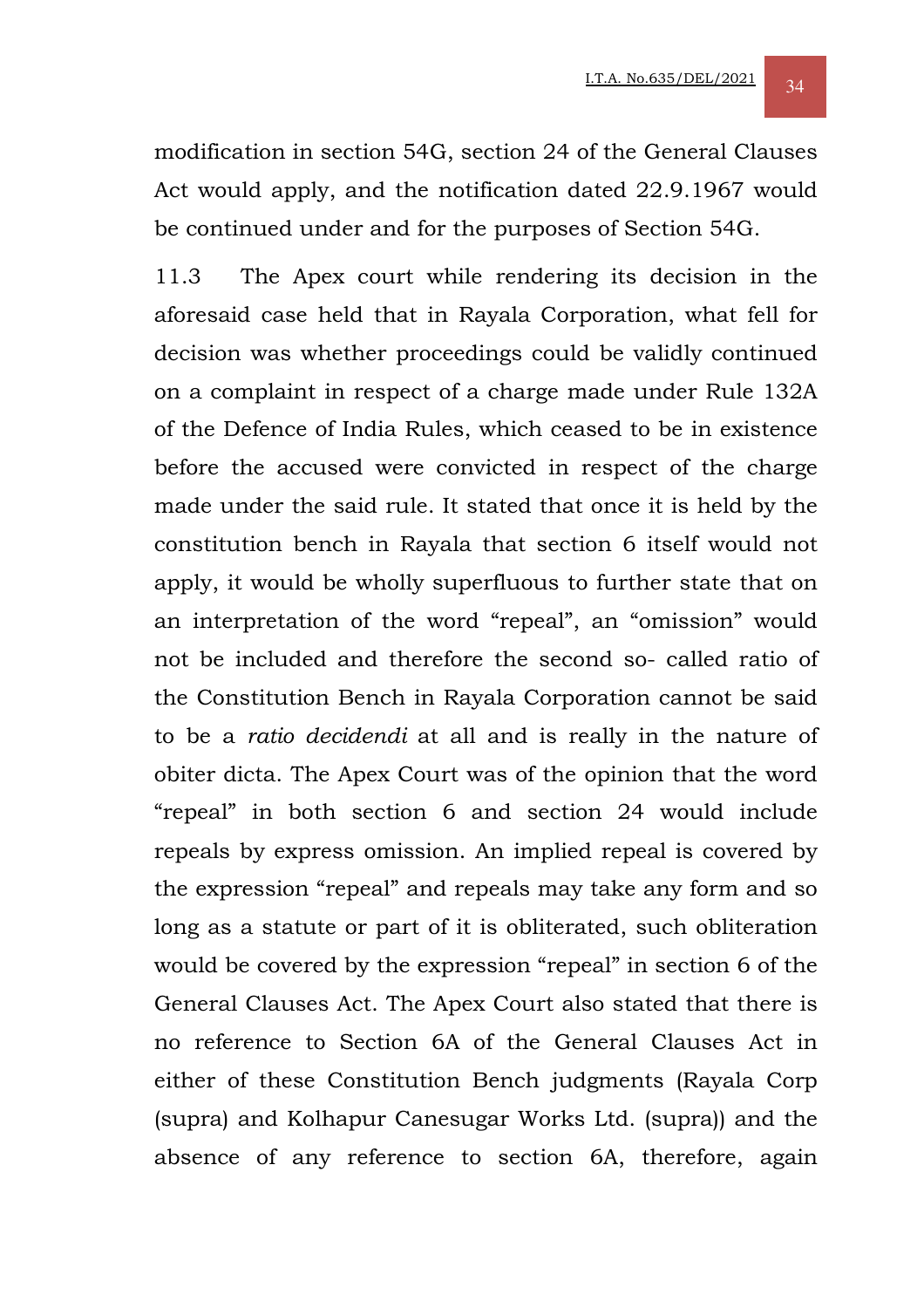undoes the binding effect of these two judgments on an application of the '*per incuriam'* principle.

12. Same view has been reiterated by the Hon'ble Supreme Court in the case of **Shree Bhagwati Steel Rolling v. Commissioner of Central Excise, (2016) 3 SCC 643**. In this case, the appellant took a rolling mill on lease from 1997 to 2000 and manufactured rerolled non-alloyed steel products. On 1.9.1997 the compounded levy scheme was introduced by insertion of section 3A of the Central Excise Act. The appellant opted for the aforesaid scheme under Rule 96ZP of the Central Excise Rules. When the lease expired, the appellant surrendered its registration certificate on 1.6.2000. Section 3A was omitted in 2001. On 19.8.2005 notice was issued to the appellant demanding interest for delayed payment of central excise duty under section 3A of the Central Excise Act for the period 1997 to 2000.

12.1 The question framed before the Hon'ble High Court was whether "omission" of the compounded levy scheme in 2001 wipes out the liability of the assessee for the period during which the scheme was in operation. The Hon'ble High Court held that on omission of section 3A, the liability of the assessee was not wiped out.

12.2 The appellant contended that there is a fundamental distinction between "repeal" and an "omission", in the case of a "repeal" the statute is obliterated from the very beginning whereas in the case of an "omission" what gets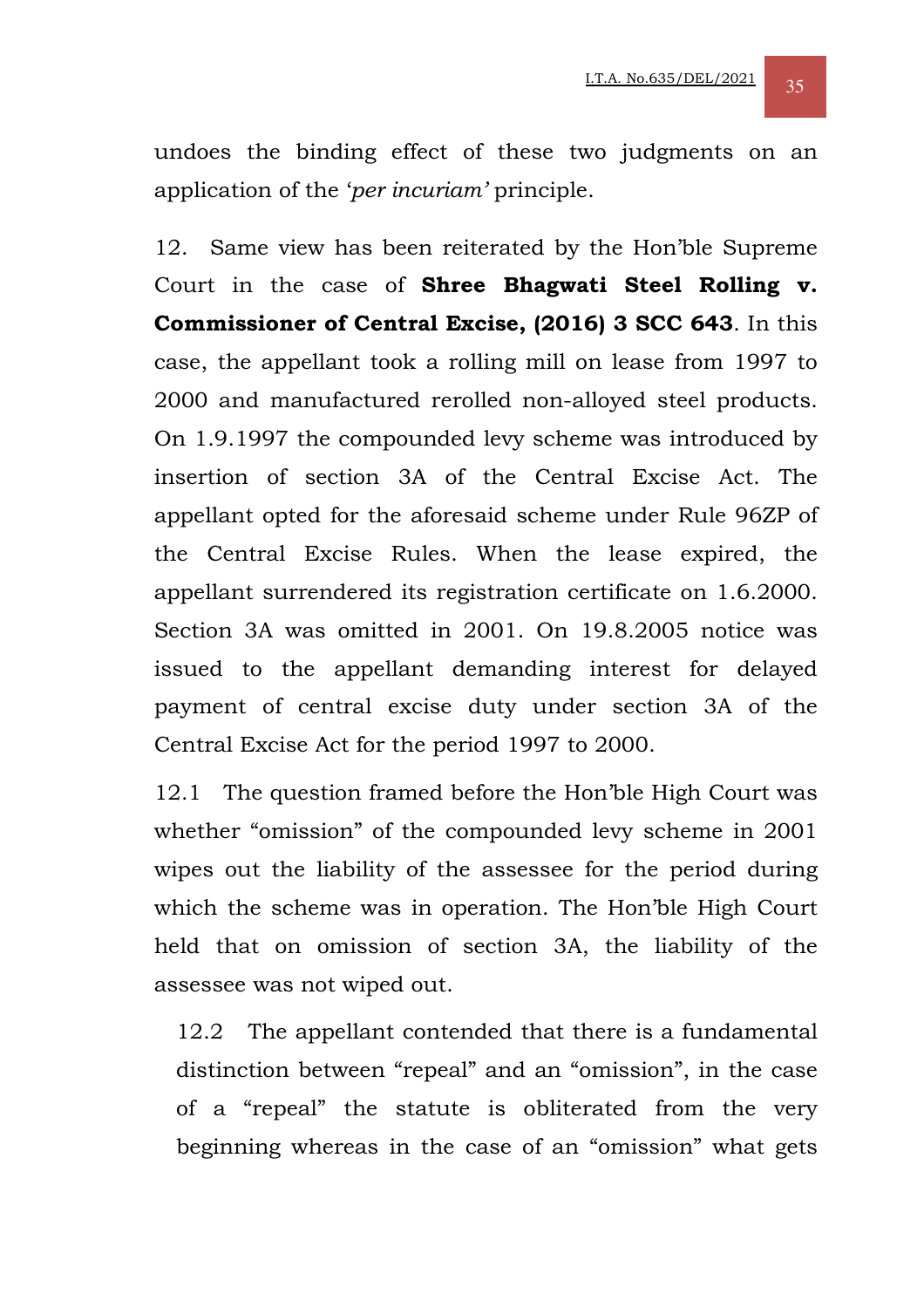omitted is only from the date of "omission" and not before. This being the case, it is clear that things already done in the case of an "omission" would be saved. However, a "repeal" without a savings clause like section 6 of the General Clauses Act would not so save things already done under the repealed statute. He further argued that "repeal" is normally used when an entire statute is done away with, as opposed to an "omission" which is applied only when part of the statute is deleted. The appellant further contended that section 6A which was relied upon in Fibre Board's case did not state that an "omission" would be included within the expression "repeal", but that if section 6A were carefully read, an "omission" would only be included in an "amendment" which, under the section, can be by way of omission, insertion or substitution. Therefore, it is fallacious to state that section 6A would lead to the conclusion that "omissions" are included in "repeals" and for various reasons Fibre Boards requires a relook and ought to be referred to a larger Bench of three Judges. The appellant further contended that the true ratio *decidendi* of the Constitution Bench decision in Rayala Corporation is that an "omission" cannot amount to a "repeal".

12.3 The revenue supported the judgment in the Fibre Board's case.

12.4 The Apex Court held that when section 6 of the General Clauses Act speaks of the repeal of any enactment, it refers not merely to the enactment as a whole but also to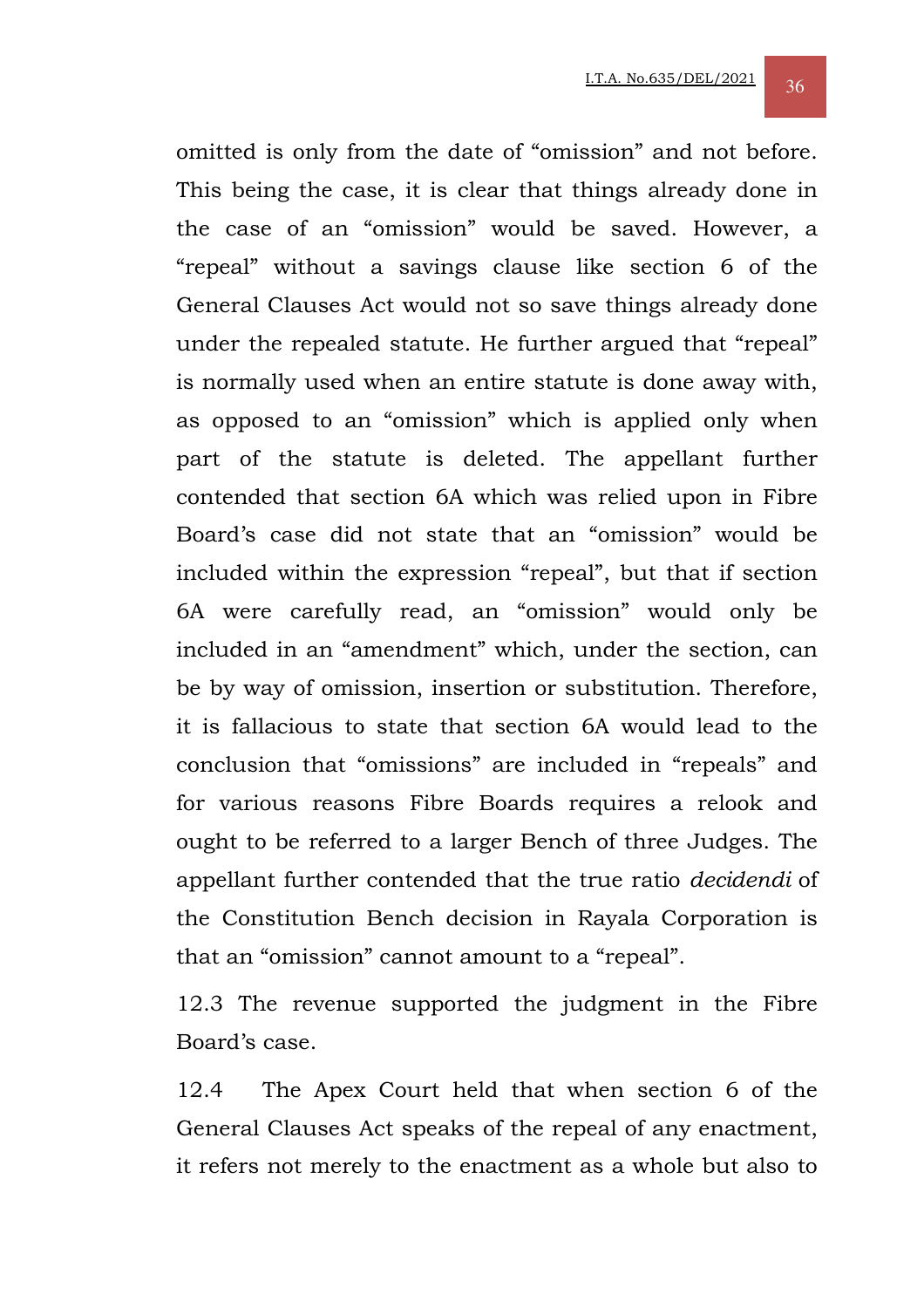any provision contained in any Act and if a part of a statute is deleted, section 6 would nonetheless apply. The Apex court referred to Fibre Board (supra) wherein it is stated that the expression "omission" is nothing but a particular form of words evincing an intention to abrogate an enactment or portion thereof. I was held that the expression "delete" and "omit" are used interchangeably, so that when the expression "repeal" refers to "delete" it would necessarily take within its kin an omission as well. It was further held that there is no substance in the argument that "repeal" amounts to an obliteration from the very beginning, whereas an "omission" is only in futuro.

12.5 The Apex Court was of the view that when the court referred to section 6A in Fibre Board's case and held that section 6A shows that a repeal can be by way of an express omission, obviously what was meant was that an amendment which repealed a provision could do so by way of an express omission. Hence section 6A undisputedly leads to the conclusion that repeal would include repeal by way of an express omission. The Apex Court arrived at the conclusion that an "omission" would amount to a "repeal" for the purpose of Section 24 of the General Clauses Act. Since the same expression, namely, "repeal" is used both in Section 6 and Section 24 of the General Clauses Act, the construction of the said expression in both sections would, therefore, include within it "omissions" made by the legislature.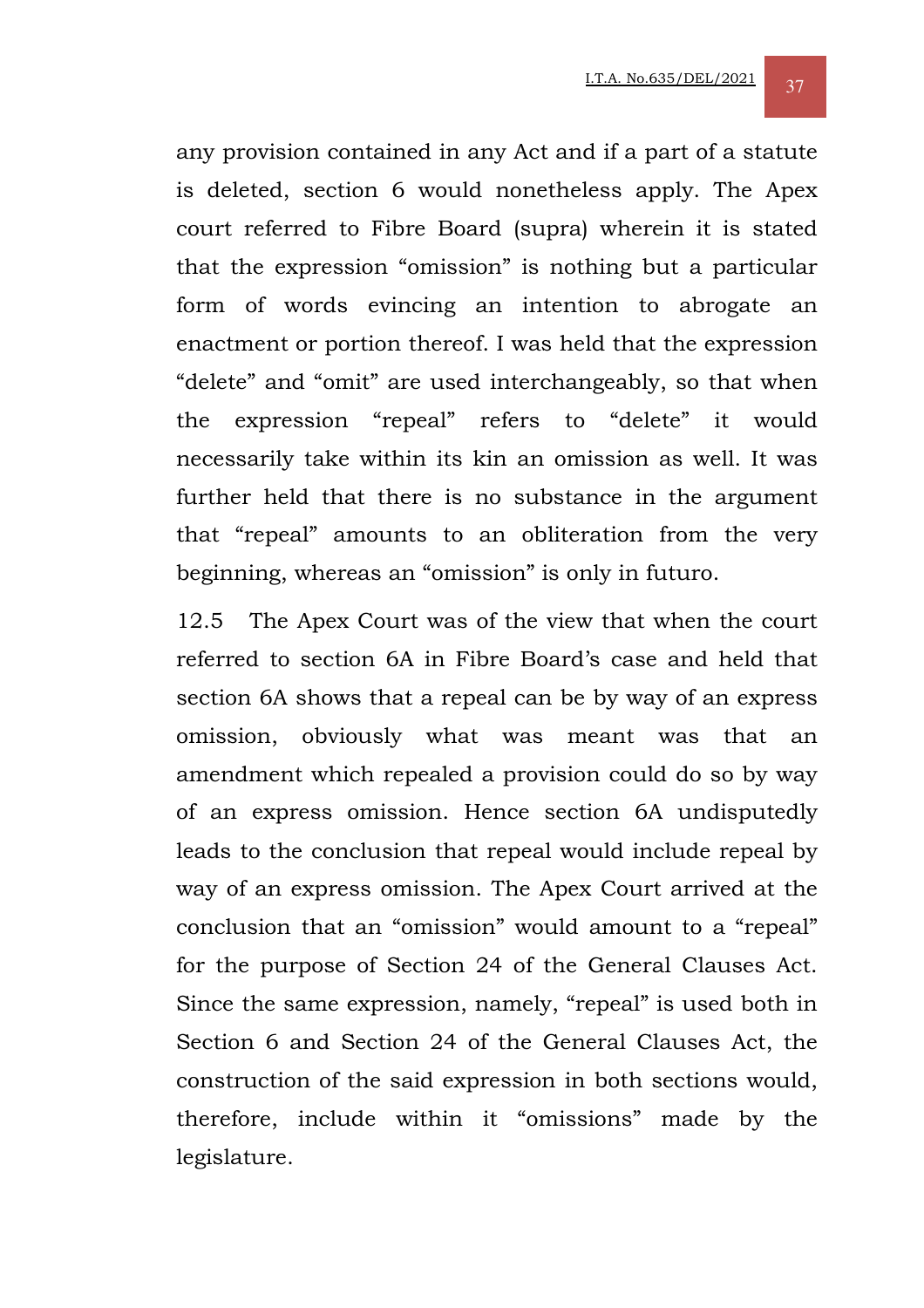12.6 The Court was also of the view that merely because the Constitution Bench in case of Rayala Corporation referred to a repeal not amounting to an omission this would not undo the effect of decision in Fibre Board's case and the statement of the law in Rayala Corporation is no longer the law declared by the Hon'ble Supreme Court after the decision in the Fibre Board's case. Fibre Board (supra) is a recent judgment which clarifies the law in holding that an omission would amount to a 'repeal'.

13. The converse view of the law led to an omitted provision being treated as if it never existed, as section 6 of the General Clauses Act would not then apply to allow the previous operation of the provision so omitted or anything duly done or suffered thereunder. Nor may a legal proceeding in respect of any right or liability be instituted, continued or enforced in respect of rights and liabilities acquired or incurred under the enactment so omitted. Hence, section 6 would apply to omission of section 3A.

14. Further, it is a very well recognized rule of interpretation of statutes that where a provision of an Act is omitted by an Act and the said Act simultaneously re-enacts a new provision which substantially covers the field occupied by the repealed provision with certain modification, in that event such re-enactment is regarded having force continuously and the modification or changes are treated as amendment